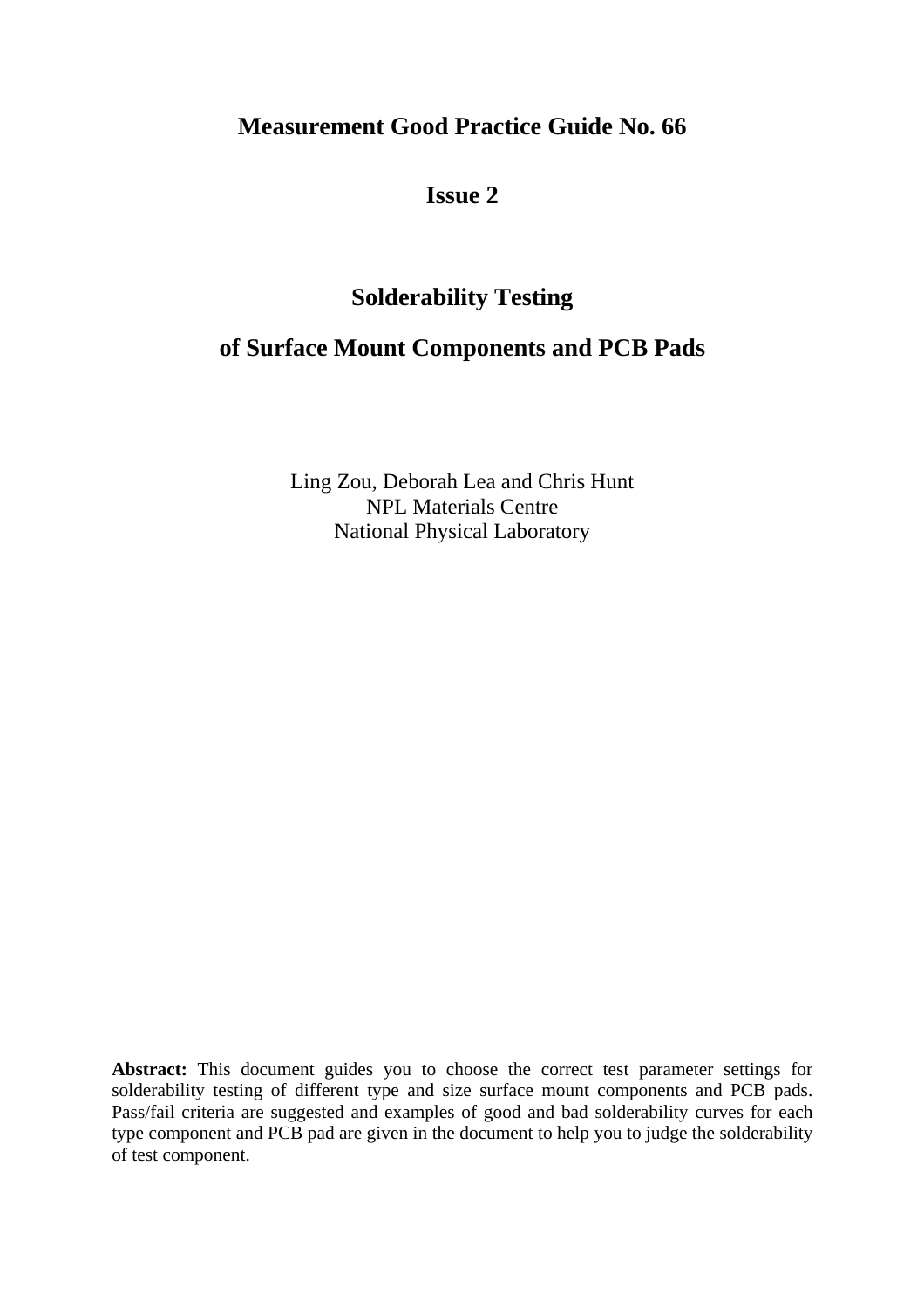© Crown Copyright 2004 Reproduced by permission of the Controller of HMSO

> ISSN 1368-6550 Issue 2

February 2004 Issue 2 September 2004

National Physical Laboratory Teddington, Middlesex, United Kingdom, TW11 0LW

Website: www.npl.co.uk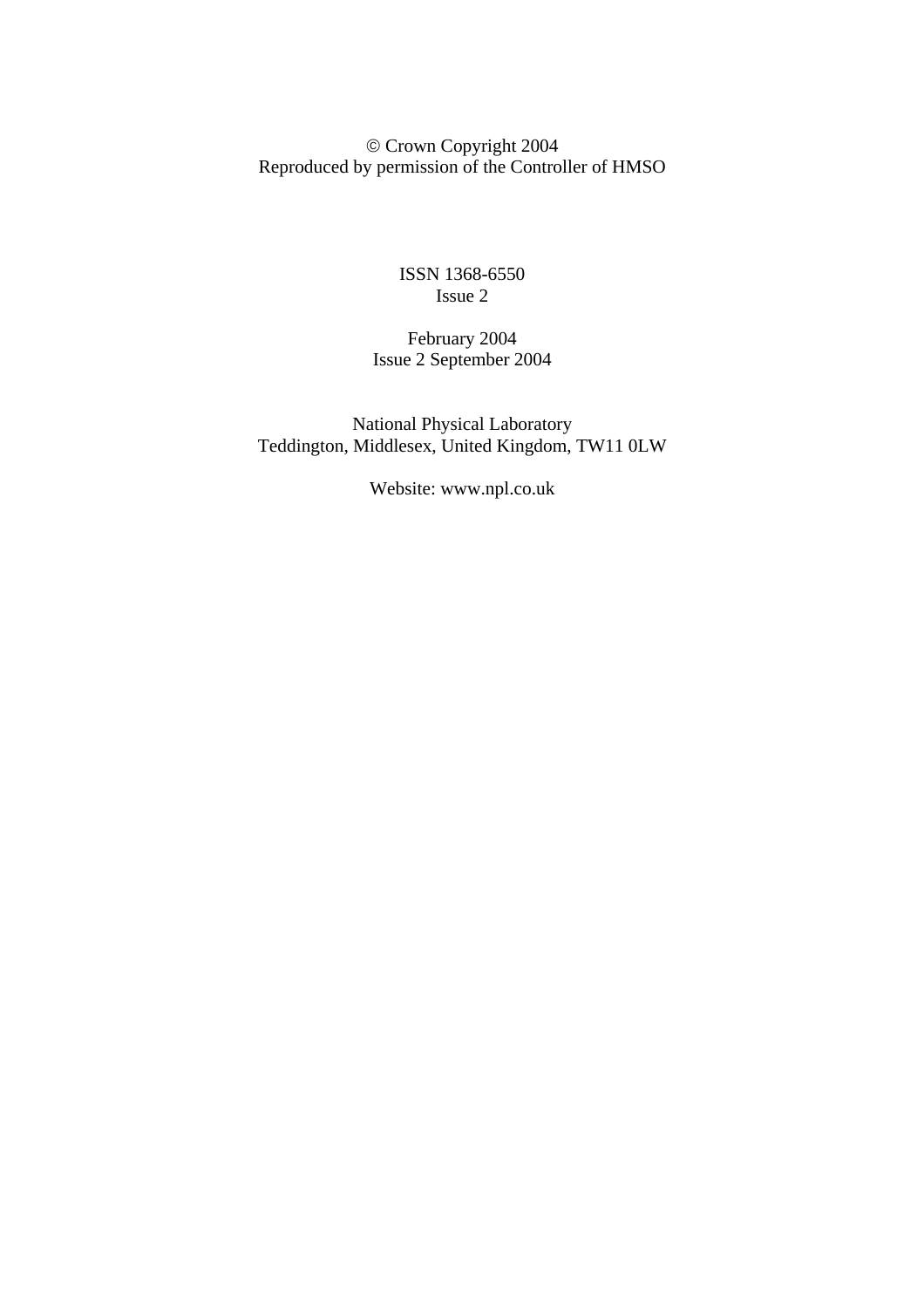# **Guidelines for Solderability Testing of Surface Mount Components and PCB Pads**

# **Contents**

| $\mathbf{1}$            |      |  |
|-------------------------|------|--|
| $\overline{2}$          |      |  |
| $\overline{\mathbf{3}}$ |      |  |
| 4                       |      |  |
| 5                       |      |  |
|                         | 5.1  |  |
|                         | 5.2  |  |
|                         | 5.3  |  |
|                         | 5.4  |  |
|                         | 5.5  |  |
|                         | 5.6  |  |
|                         | 5.7  |  |
|                         | 5.8  |  |
|                         | 5.9  |  |
|                         | 5.10 |  |
|                         | 5.11 |  |
| 6                       |      |  |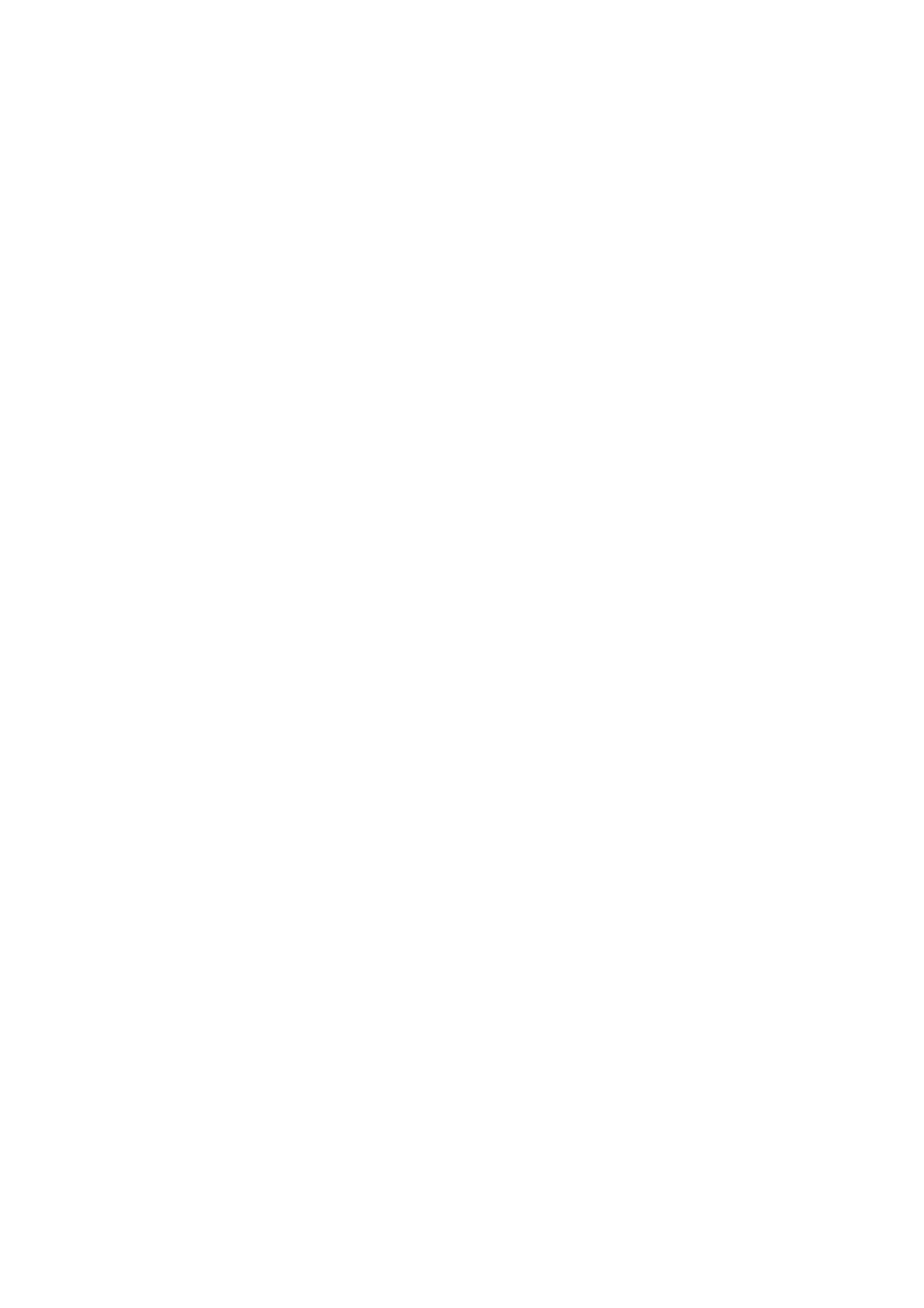# <span id="page-4-0"></span>**1 Introduction**

The wetting balance test is the most useful tool for investigating the soldering properties of surface mount components, terminations and leads, and PCB pads. A wetting balance is used to measure the force involved when a molten solder wets the sample surface. This gives a measure of quality of the surface in terms of the ability of solder to wet it. A typical wetting curve is shown in the figure below. Very common solderability indexes are the wetting time T and wetting force F. The wetting time is the time passed until the force has reached two thirds of its maximum, measured from the buoyancy line, a value equal to or less than two seconds is considered an acceptable value. Wetting force is the force measured at two seconds. There is no specification placed upon what the minimum force should be. Measuring the solderability for a range of components and PCB pad sizes has allowed us to assess the pass/fail criteria for acceptable solderability  $(1, 2)$ . Test parameters are listed below according to component type along with suggested acceptable values for both T (secs.) and F (mN/mm, mN/mm<sup>2</sup>, mN).



# **2 Test Description**

The tests have been carried out on a Multicore Must II wetting balance. The instrument is used in either the solder globule or solder bath mode, depending on the component type to be tested. A 60/40 SnPb solder alloy or lead-free alloy such as SnAgCu can be used for both types of mode. The solder temperature is dependent on the choice of solder alloy. Immersion speed and immersion depth are dependent on component type. The flux used and recommended here is pure rosin with 0.5% halide, in accordance with IEC 68-2-20, although the IEC standard does allow rosin based fluxes with 0.2% and 0% halide as well. However, the solder globule must be fluxed with rosin with 0.5% halide. Force data is typically acquired over a 5 or 10 second period. More specific details are listed under the individual component headings below. Generally 10 terminations need to be tested for per batch of components or PCB pads.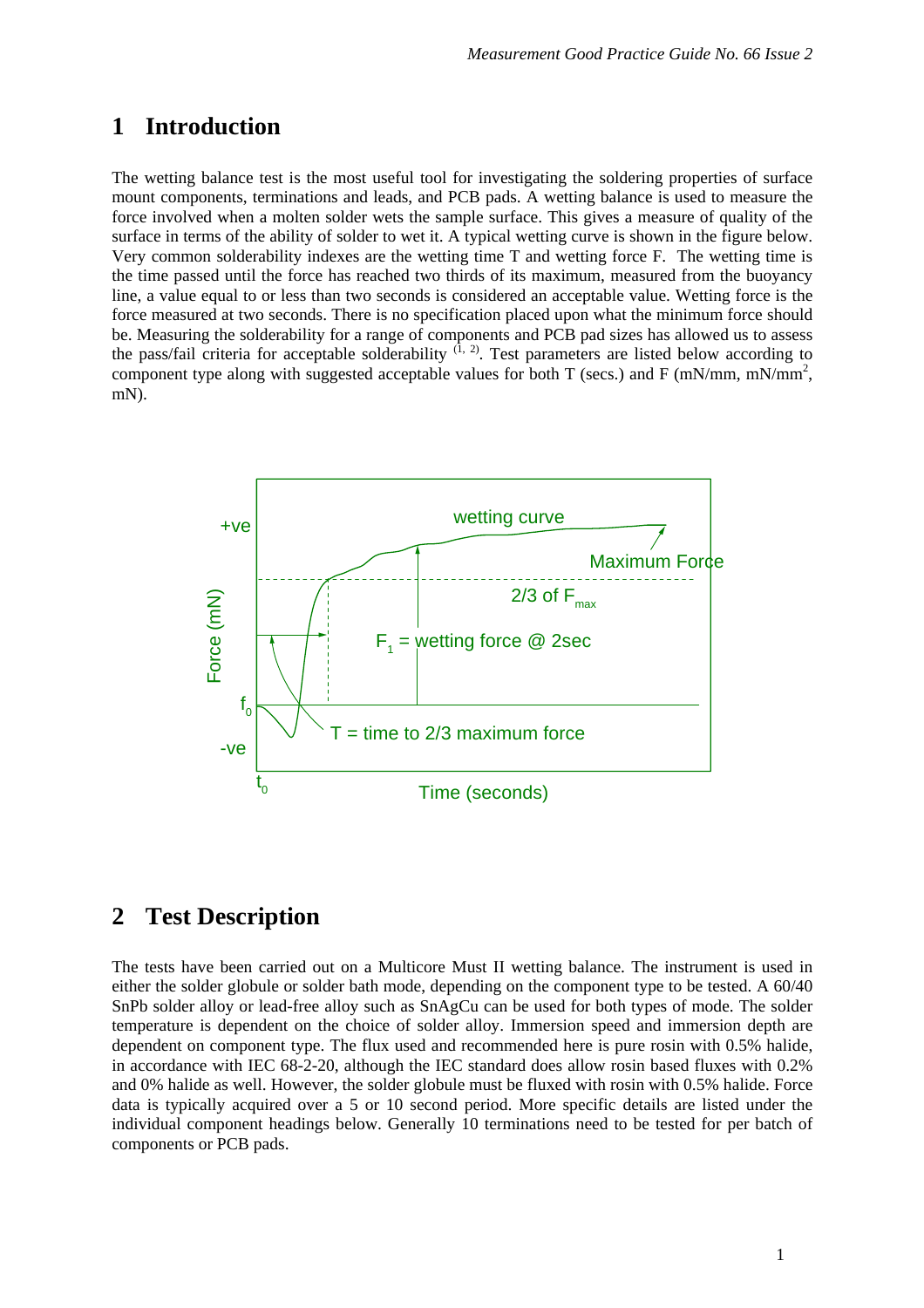# <span id="page-5-0"></span>**3 Terminology (According to ANSI/IPC-T-50C)**

| <b>Component Pad:</b> | It is the metallic surface to which the solder wets.                                                                       |
|-----------------------|----------------------------------------------------------------------------------------------------------------------------|
| <b>Flux:</b>          | A chemically/physically active formulation that is capable of enabling and<br>promoting the wetting of metals with solder. |
| Solderability:        | The ability of a metal to be wetted by molten solder.                                                                      |
| <b>Wetting:</b>       | The formation of a uniform, smooth, unbroken, and adherent film of the<br>solder to a base metal.                          |

# **4 Test Method**

The component is mounted onto the appropriate clip and liquid flux applied to the component pad. The specimen is hung from a sensitive balance. Rosin based with 0.5% halide flux is added to the solder globule. The solder globule is brought into contact with the component termination, and immersed to the required depth for the directed duration.

# **5 Methodology**

### **5.1 PCB pad**

**Apparatus:** Wetting Balance, in solder globule mode, 25 mg or 200 mg pellet, depending on PCB pad size.

#### **Schematic view of the component:**





#### **Test Conditions:**

Component preconditioning:None, test on as received components.

Special Preparation: Pads may need to be cut from a board, using a guillotine. Any rough edges resulting from the cut should be lightly abraded using emery paper and gently cleaned with iso-propanol.

Test pad number: Typically 10 pads per board. Solder Alloy: Sn/Pb 60/40 (according to ISO 9453). SnAgCu 95.5/3.8/0/7 (according to EN 29453).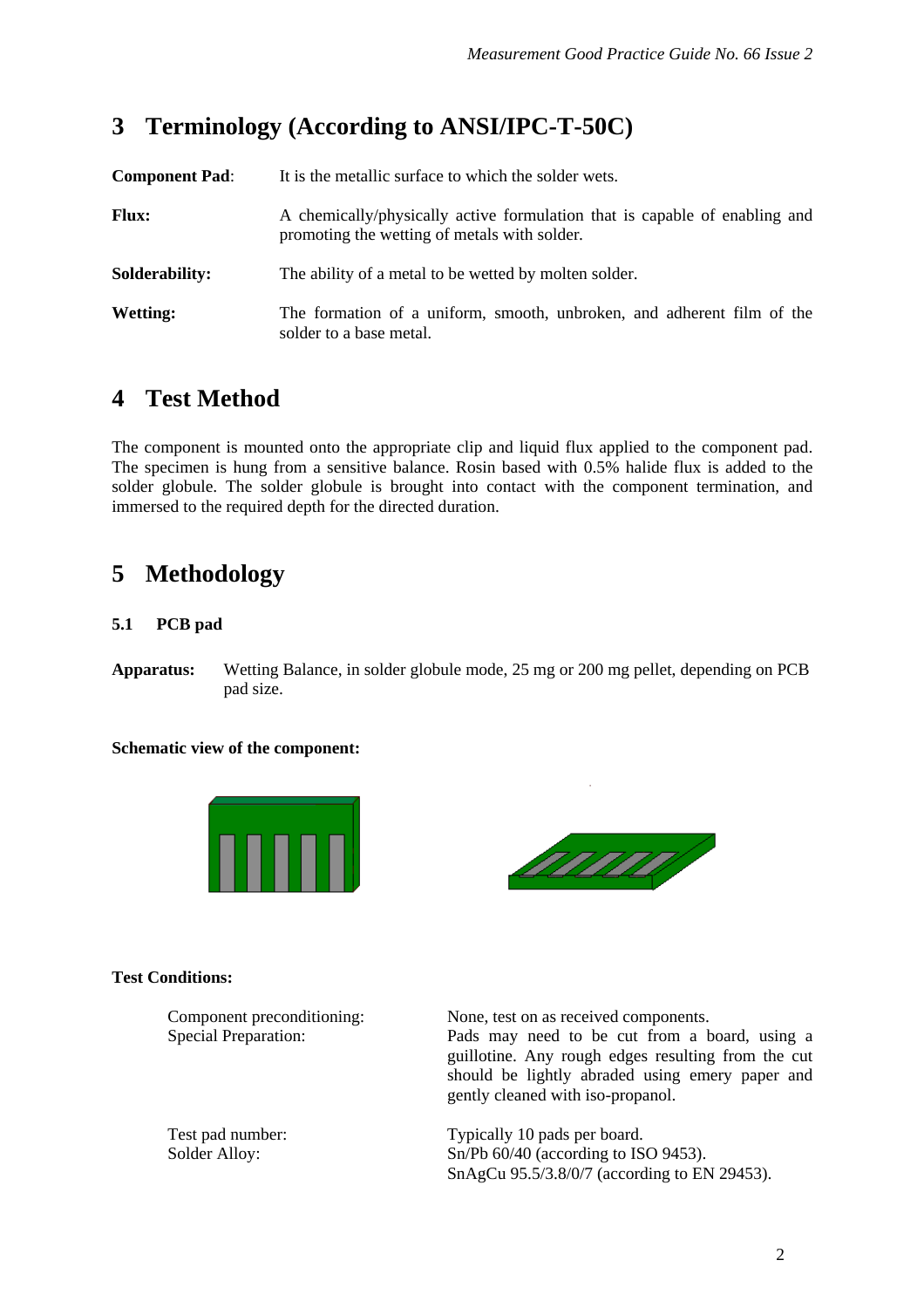| Flux for the Component Termination: | Rosin based, 0.5 % activated flux (according to IEC<br>$68-2-20$ ).                                                                                                                                         |
|-------------------------------------|-------------------------------------------------------------------------------------------------------------------------------------------------------------------------------------------------------------|
| Solder Temperature:                 | 235 $^{\circ}$ C ± 3 $^{\circ}$ C for SnPb solder alloy, for lead-free<br>alloys with a melting point equal to or greater than<br>215 <sup>o</sup> C, a superheat temperature of $+40\,^{\circ}$ C is used. |
| <b>Immersion Speed:</b>             | $1.0$ mm/s                                                                                                                                                                                                  |
| Duration of Immersion:              | 10 seconds                                                                                                                                                                                                  |
| <b>Immersion Depth Termination:</b> | $0.1 \text{ mm}$                                                                                                                                                                                            |
| Preheat:                            | No preheat.                                                                                                                                                                                                 |

Component Position above the Solder Globule:



#### **Pass/Fail Criteria:**

| <b>Wetting Time:</b> | Less than 2 seconds. |
|----------------------|----------------------|
|----------------------|----------------------|

Wetting Force at 2 seconds: It is difficult to give the pass/fail criteria for wetting force of PCB pads, since they have different shapes and sizes. Following table and figure are provided for guidance, and shows the wetting force with pad area for fresh Ag finished pads<sup>(2)</sup>. All the pads were tested using 200 mg pellets.

| Pad code        | <b>Footprint</b> | Width mm | Length mm | Area mm <sup>-</sup> |
|-----------------|------------------|----------|-----------|----------------------|
| D <sub>10</sub> | 0402B            | 0.6985   | 0.8992    | 0.6281               |
| D11             | 0402             | 0.5994   | 0.6985    | 0.4187               |
| D12             | 0603B            | 0.8001   | 1.0008    | 0.8007               |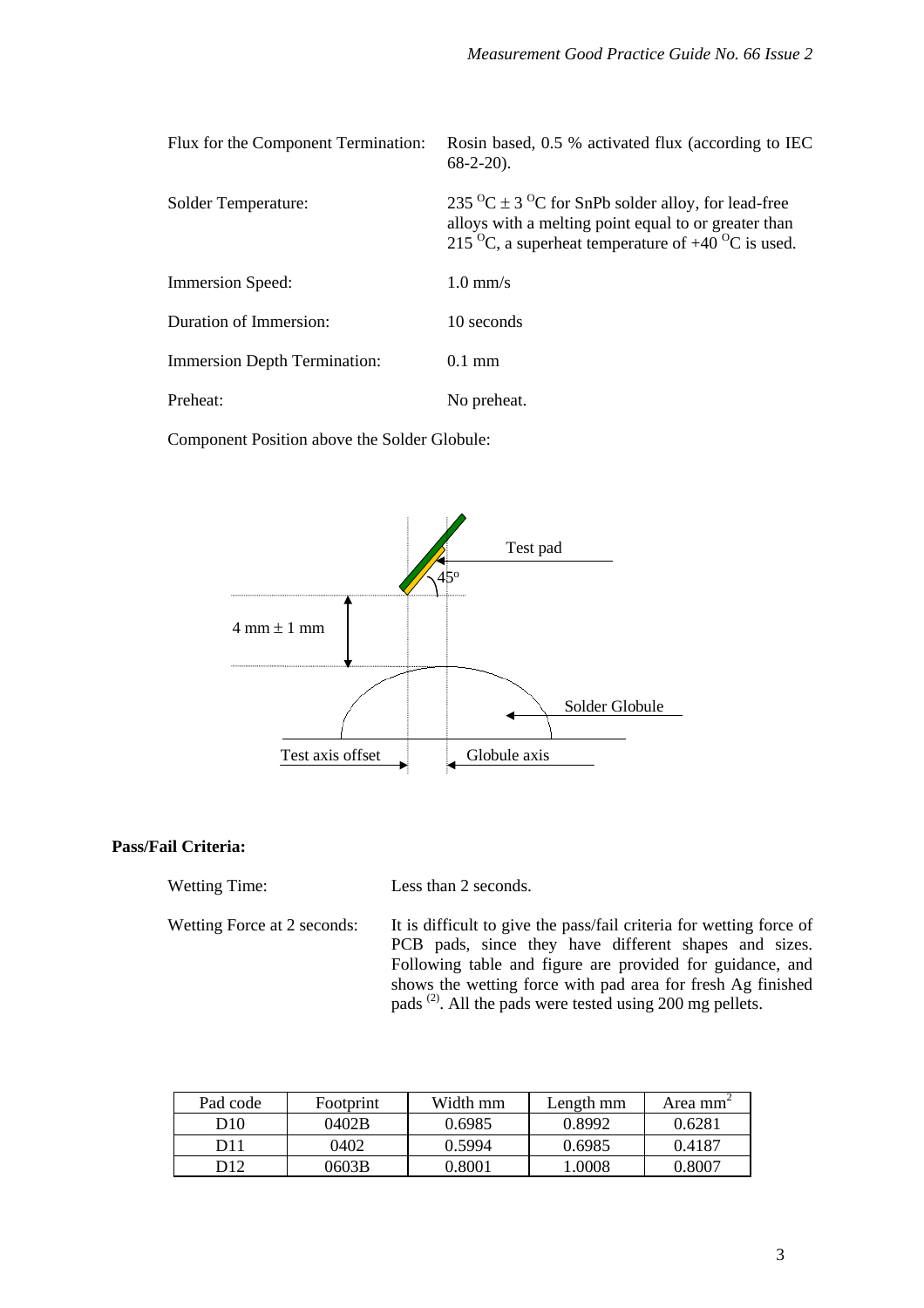| D13             | 0603        | 1.0008 | 1.0998 | 1.1007 |
|-----------------|-------------|--------|--------|--------|
| D <sub>14</sub> | 0805B       | 0.8992 | 1.3995 | 1.2584 |
| D15             | 0805        | 1.3005 | 1.4986 | 1.9489 |
| D <sub>16</sub> | 1206        | 1.6002 | 1.7983 | 2.8776 |
| D17             | 2512        | 1.7983 | 3.2004 | 5.7553 |
| D18             | SQ3X3       | 2.9997 | 2.9997 | 8.9982 |
| D <sub>19</sub> | S/QFP1      | 0.1702 | 1.6002 | 0.2724 |
| D <sub>20</sub> | S/QFP2      | 0.2489 | 1.6002 | 0.3983 |
| D <sub>21</sub> | S/QFP3      | 0.2997 | 1.6002 | 0.4796 |
| D <sub>22</sub> | S/QFP4      | 0.3505 | 1.7983 | 0.6303 |
| D23             | S/OFP5      | 0.3988 | 1.7983 | 0.7172 |
| D24             | S/QFP6      | 0.5004 | 1.7983 | 0.8999 |
| D <sub>25</sub> | <b>SOIC</b> | 0.5994 | 2.1996 | 1.3184 |
| D33             | 1812 CAP    | 1.8999 | 3.7998 | 7.2192 |
| D35             | BGA1        | 0.5004 | 0.5004 | 0.1966 |
| D <sub>36</sub> | BGA2        | 0.5994 | 0.5944 | 0.2773 |



#### **Examples of Solderability:**

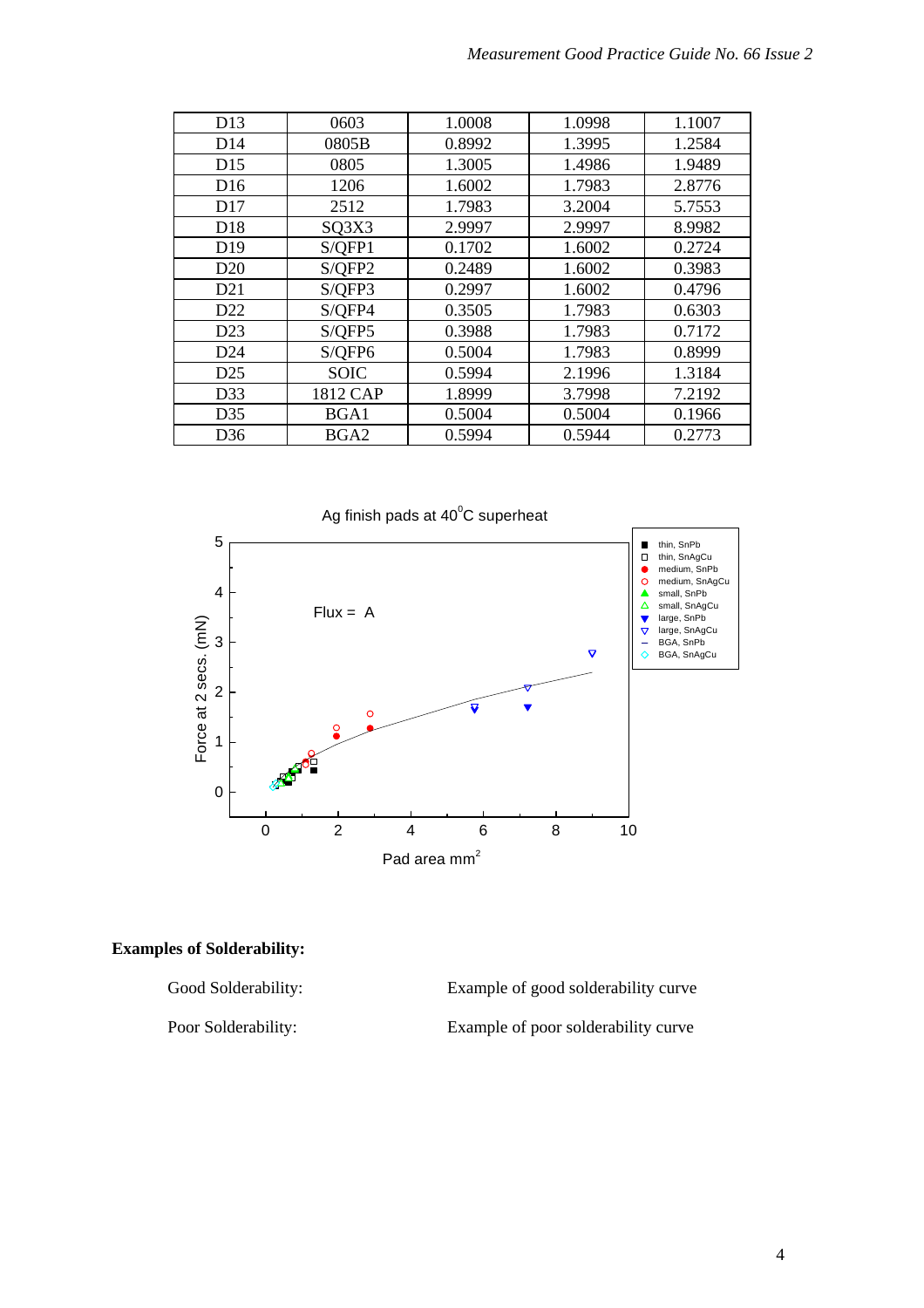<span id="page-8-0"></span>

#### **5.2 Chip Capacitor**

**Size:** 0402, 0603, 0805, 1206, 1812

**Apparatus:** Wetting Balance, in solder globule mode, 25 mg pellet for 0402s and 0603s, 200 mg pellet for 0805s, 1206s and 1812s.

**Schematic view of component:** 

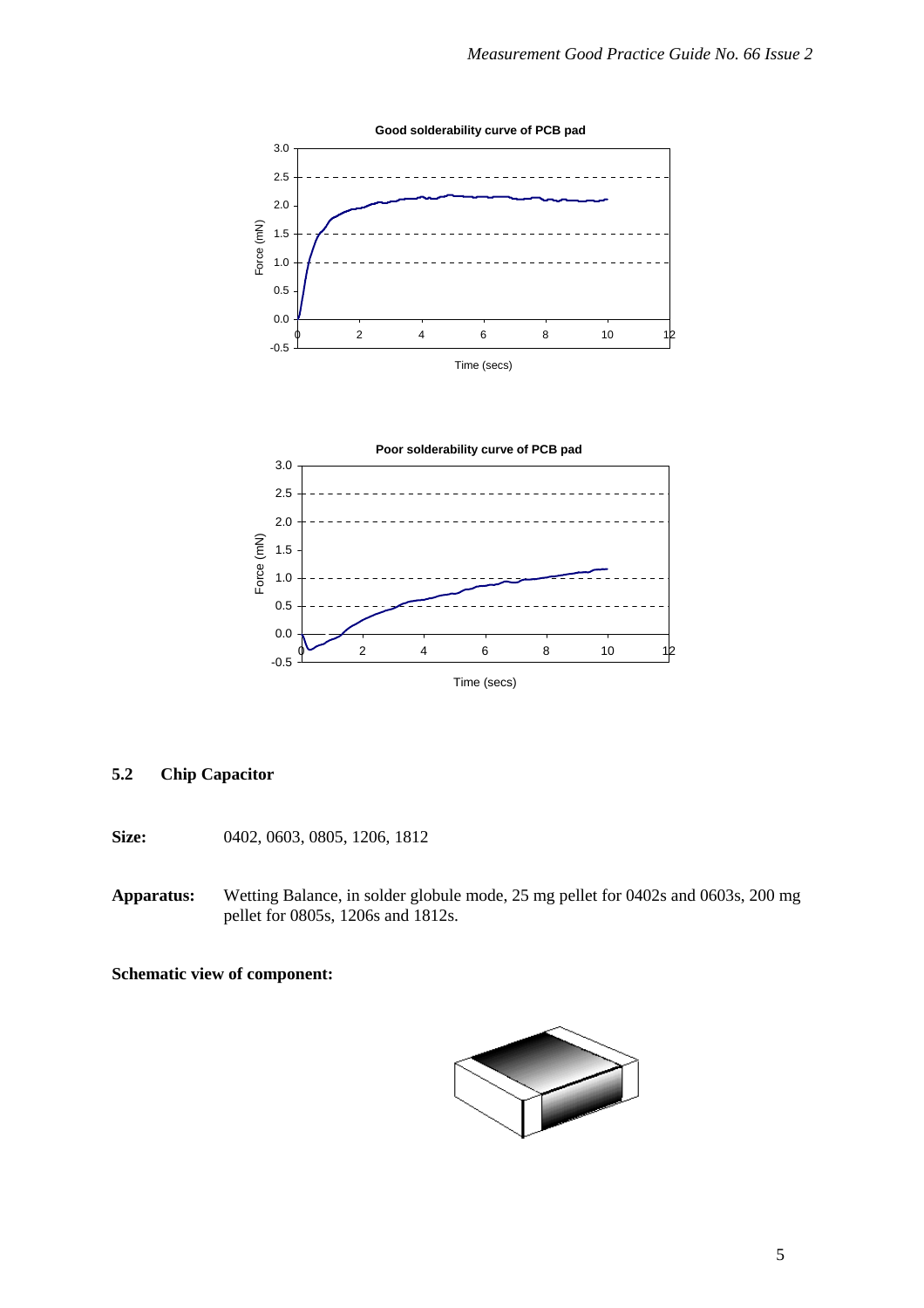## **Test Conditions:**

| Component preconditioning:          | None, test on as received components.                                                                                                                                                                                   |
|-------------------------------------|-------------------------------------------------------------------------------------------------------------------------------------------------------------------------------------------------------------------------|
| <b>Special Preparation:</b>         | None.                                                                                                                                                                                                                   |
| Test termination number:            | One termination per component.                                                                                                                                                                                          |
| Solder Alloy:                       | $Sn/Pb$ 60/40 (according to ISO 9453).<br>SnAgCu 95.5/3.8/0.7 (according to EN 29453).                                                                                                                                  |
| Flux for the Component Termination: | Rosin based, 0.5 % activated flux (according to IEC<br>$68-2-20$ ).                                                                                                                                                     |
| Solder Temperature:                 | 235 <sup>o</sup> C $\pm$ 3 <sup>o</sup> C for SnPb solder alloys, for lead-free<br>alloys with a melting point equal to or greater than<br>215 <sup>o</sup> C, a superheat temperature of $+40$ <sup>o</sup> C is used. |
| Immersion Speed:                    | $1.0$ mm/s                                                                                                                                                                                                              |
| Duration of Immersion:              | 5 seconds                                                                                                                                                                                                               |
| <b>Immersion Depth Termination:</b> | $0.1$ mm                                                                                                                                                                                                                |
| Preheat:                            | No preheat.                                                                                                                                                                                                             |
|                                     |                                                                                                                                                                                                                         |

Component Position above Solder Globule:

## **0402s and 0603s**

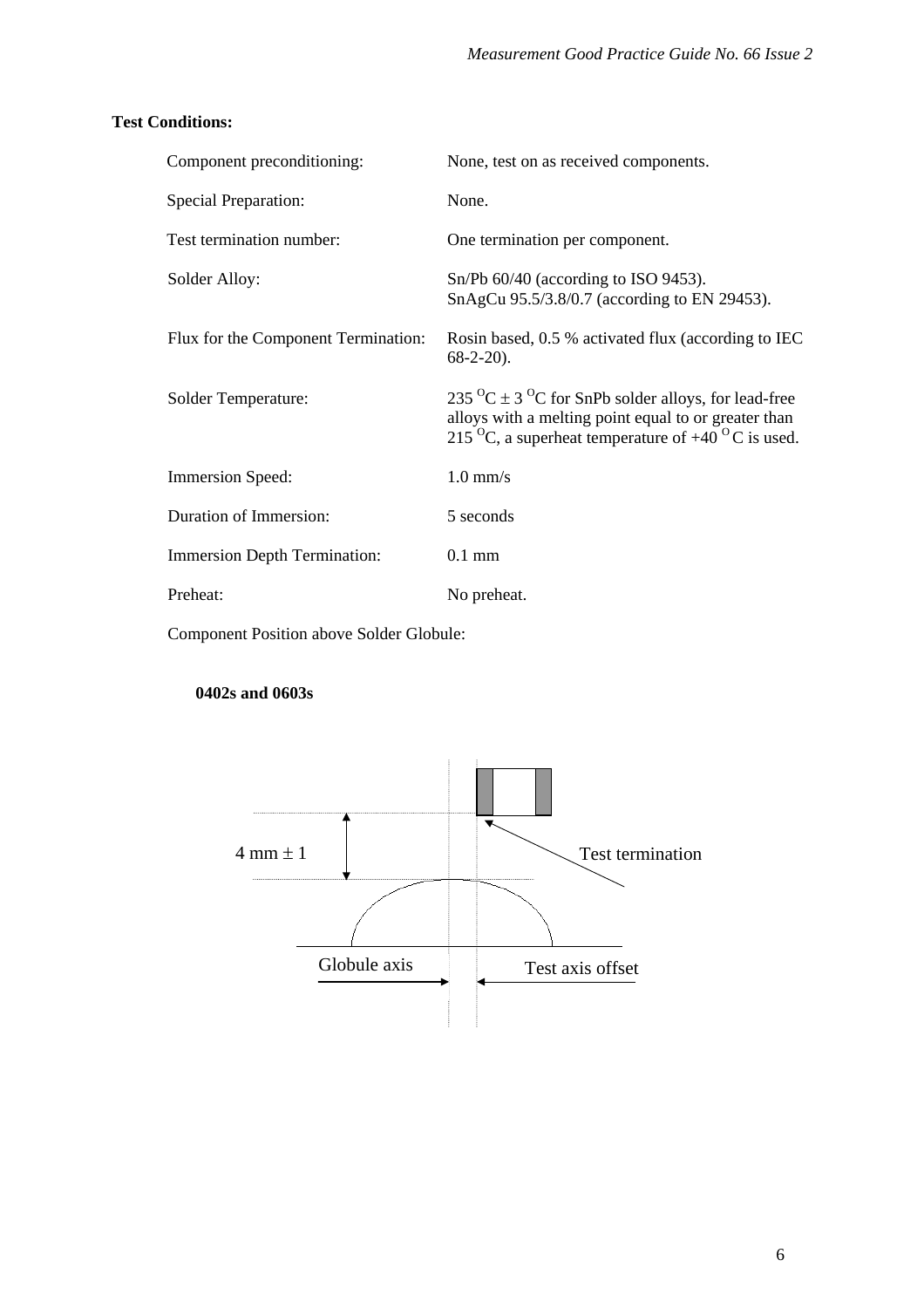# **0805s, 1206s and 1812s**



## **Pass/Fail Criteria**

| <b>Wetting Time:</b>              | Less than 2 seconds.              |
|-----------------------------------|-----------------------------------|
| Wetting force at 2 seconds        | 0402: Greater or equal to 0.06 mN |
|                                   | 0603: Greater or equal to 0.25 mN |
|                                   | 0805: Greater or equal to 0.30 mN |
|                                   | 1206: Greater or equal to 0.40 mN |
|                                   | 1210: Greater or equal to 0.45 mN |
|                                   | 1812: Greater or equal to 0.60 mN |
| <b>Examples of Solderability:</b> |                                   |
| Good Solderability:               | Example of good solderability     |
| Poor Solderability:               | Example of poor solderability     |
|                                   |                                   |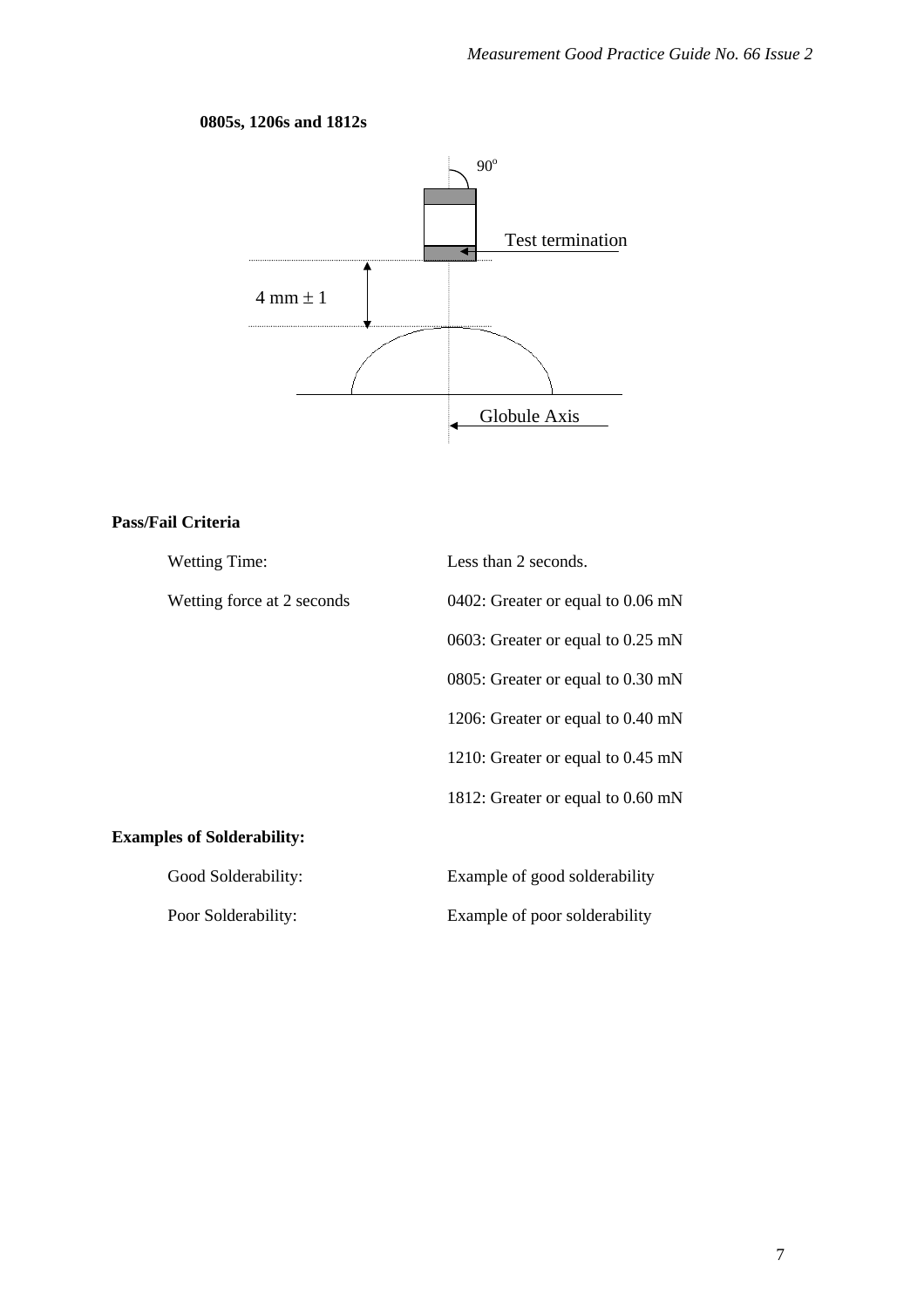<span id="page-11-0"></span>

Time (secs)

# **5.3 Tantalum Capacitor**

**Size:** B, C, D

**Apparatus:** Wetting Balance, in solder globule mode, 200 mg pellet.

**Schematic view of component:** 

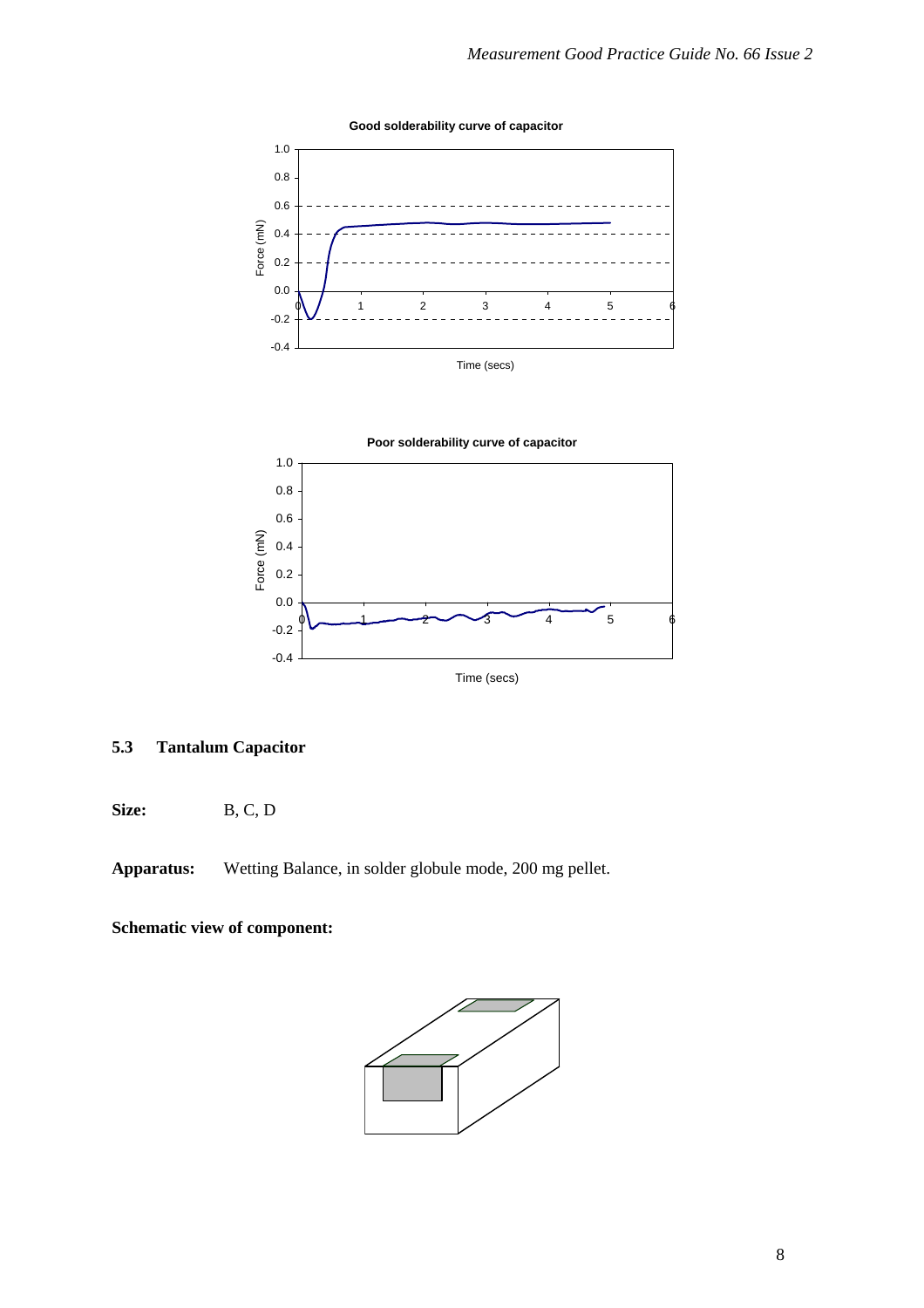#### **Test Conditions:**

| Component preconditioning:                                      | None, test on as received components.                                                                                                                                                                                   |
|-----------------------------------------------------------------|-------------------------------------------------------------------------------------------------------------------------------------------------------------------------------------------------------------------------|
| <b>Special Preparation:</b>                                     | None.                                                                                                                                                                                                                   |
| Test termination number:                                        | One termination per component.                                                                                                                                                                                          |
| Solder Alloy:                                                   | $Sn/Pb$ 60/40 (according to ISO 9453).<br>SnAgCu 95.5/3.8/0.7 (according to EN 29453).                                                                                                                                  |
| Flux for the Component Termination:                             | Rosin based, 0.5 % activated flux (according to IEC<br>$68-2-20$ ).                                                                                                                                                     |
| <b>Solder Temperature:</b>                                      | 235 <sup>o</sup> C $\pm$ 3 <sup>o</sup> C for SnPb solder alloys, for lead-free<br>alloys with a melting point equal to or greater than<br>215 <sup>o</sup> C, a superheat temperature of $+40$ <sup>o</sup> C is used. |
| Immersion Speed:                                                | $1.0$ mm/s                                                                                                                                                                                                              |
| Duration of Immersion:                                          | 5 seconds                                                                                                                                                                                                               |
| <b>Immersion Depth Termination:</b>                             | $0.1$ mm                                                                                                                                                                                                                |
| Preheat:                                                        | No preheat.                                                                                                                                                                                                             |
| $\alpha$ , $\alpha$ , $\alpha$ , $\alpha$ , $\alpha$ , $\alpha$ |                                                                                                                                                                                                                         |

Component Position above Solder Globule:



# **Pass/Fail Criteria**

Wetting Time: Less than 2 seconds.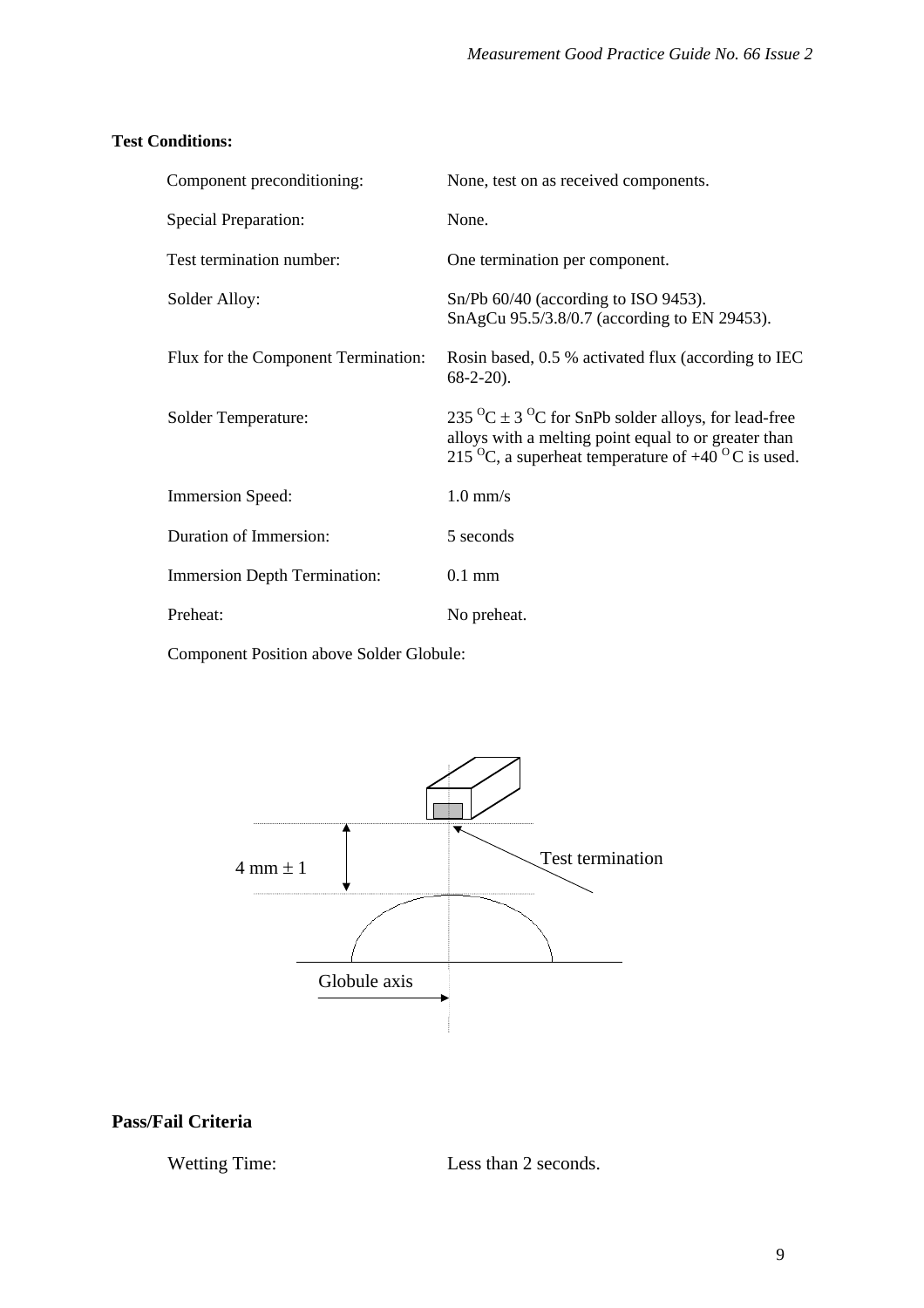<span id="page-13-0"></span>Wetting force at 2 seconds B: Greater or equal to 0.50 mN C: Greater or equal to 0.80 mN D: Greater or equal to 1.00 mN

#### **Examples of Solderability:**

Good Solderability: Example of good solderability

Poor Solderability: Example of poor solderability



Time (secs)



#### **5.4 BGA**

**Size:** Pitch is larger than 1.27 mm

**Apparatus:** Wetting Balance, in solder globule mode, 25 mg pellet.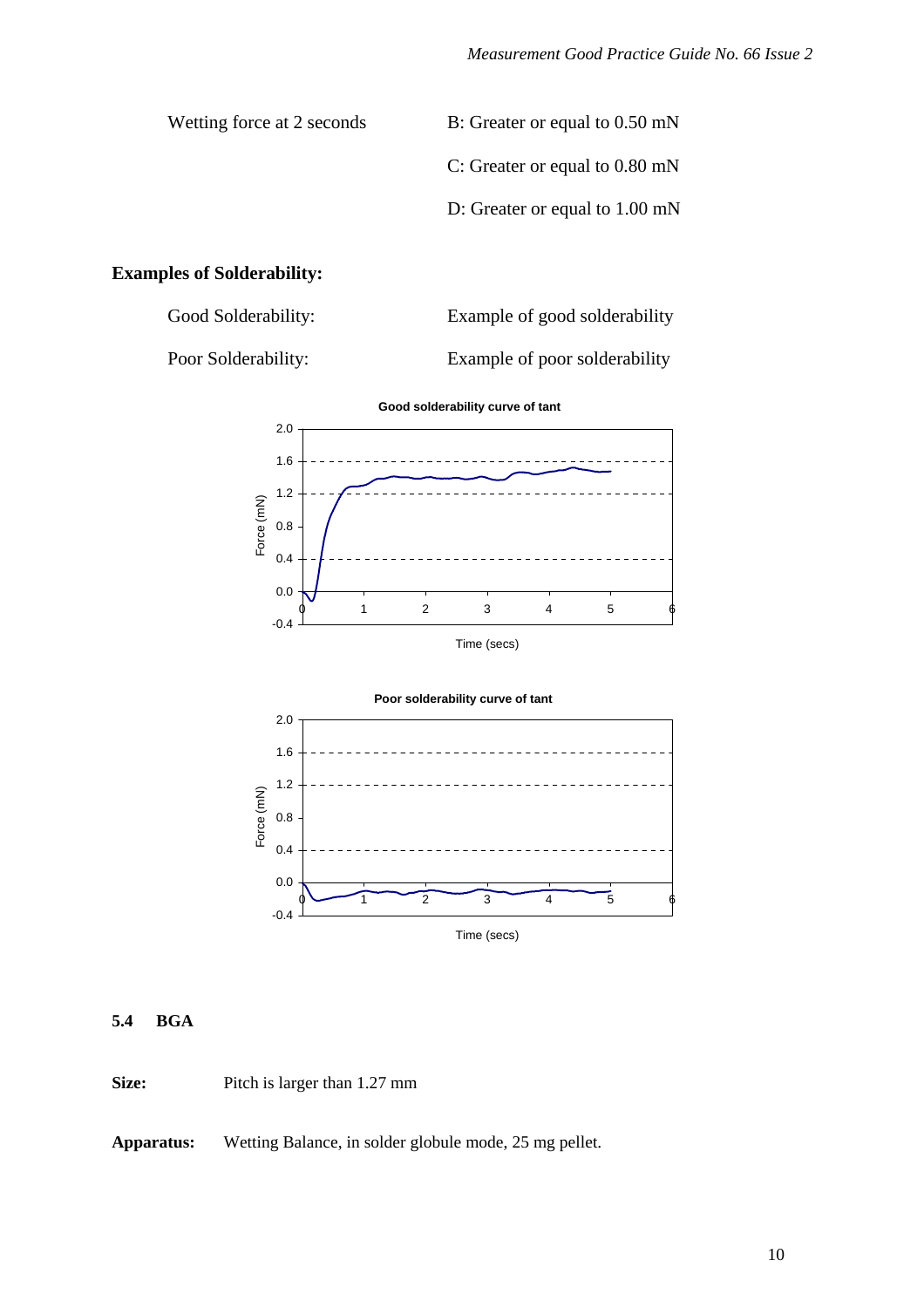### **Schematic view of component:**



#### **Test Conditions:**

| Component preconditioning:          | None, test on as received components.                                                                                                                                                                                   |
|-------------------------------------|-------------------------------------------------------------------------------------------------------------------------------------------------------------------------------------------------------------------------|
| <b>Special Preparation:</b>         | None.                                                                                                                                                                                                                   |
| Test termination number:            | Typically 3 terminations per component, test 4<br>componnets.                                                                                                                                                           |
| Solder Alloy:                       | $Sn/Pb$ 60/40 (according to ISO 9453).<br>SnAgCu 95.5/3.8/0.7 (according to EN 29453).                                                                                                                                  |
| Flux for the Component Termination: | Rosin based, 0.5 % activated flux (according to IEC<br>$68-2-20$ ).                                                                                                                                                     |
| <b>Solder Temperature:</b>          | 235 <sup>o</sup> C $\pm$ 3 <sup>o</sup> C for SnPb solder alloys, for lead-free<br>alloys with a melting point equal to or greater than<br>215 <sup>o</sup> C, a superheat temperature of $+40$ <sup>o</sup> C is used. |
| Immersion Speed:                    | $1.0$ mm/s                                                                                                                                                                                                              |
| Duration of Immersion:              | 5 seconds                                                                                                                                                                                                               |
| <b>Immersion Depth Termination:</b> | $0.1$ mm                                                                                                                                                                                                                |
| Preheat:                            | No preheat.                                                                                                                                                                                                             |

Component Position above Solder Globule:

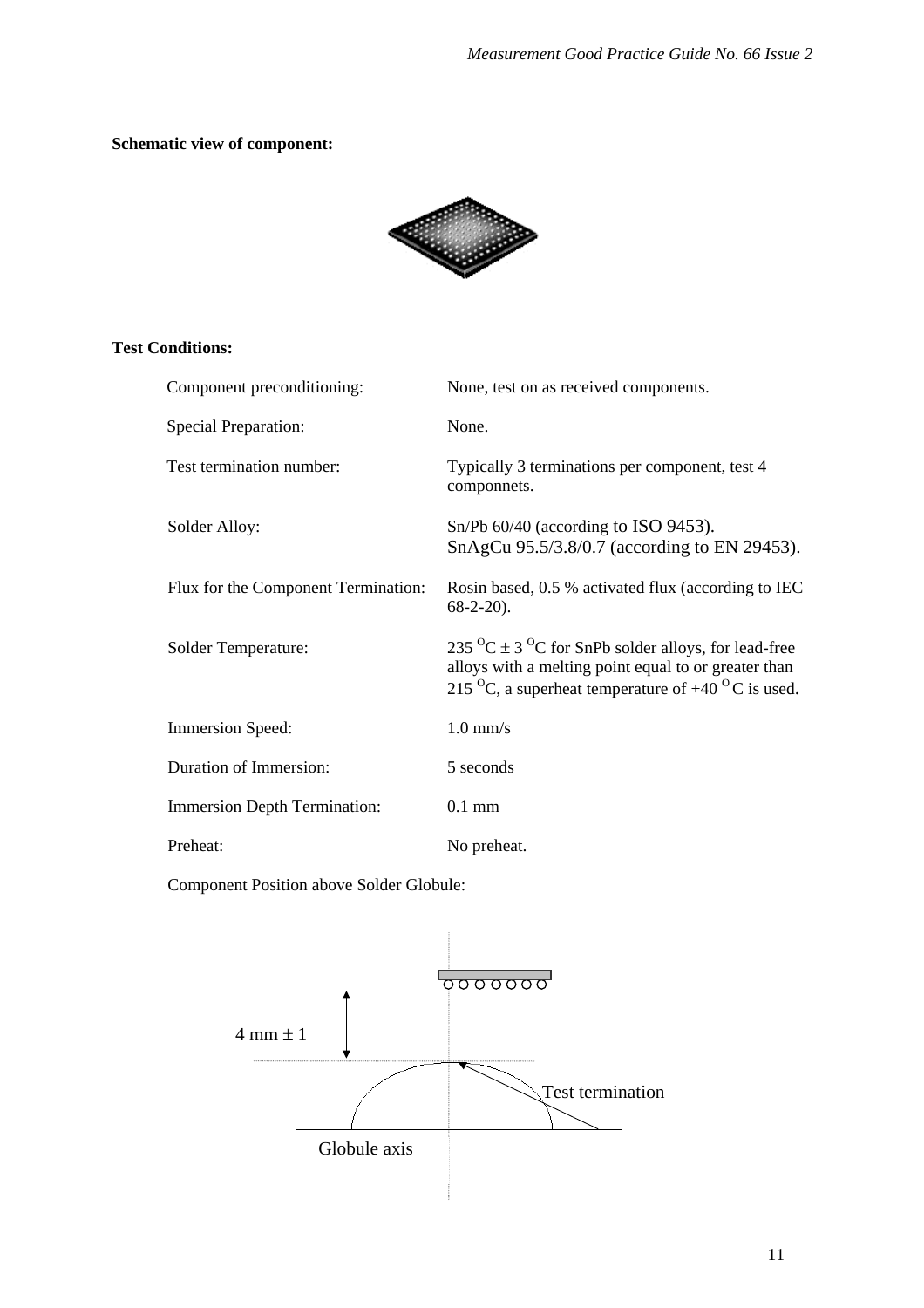#### <span id="page-15-0"></span>**Pass/Fail Criteria**

| Wetting Time:              | Less than 2 seconds.                          |
|----------------------------|-----------------------------------------------|
| Wetting force at 2 seconds | $0.75$ mm ball: Greater or equal to $0.35$ mN |

#### **Examples of Solderability:**

Good Solderability: Example of good solderability

Poor Solderability: Example of poor solderability



Time (secs)



#### **5.5 Melf**

**Size:** 0805, 1206, 1406, 2309

**Apparatus:** Wetting Balance, in solder globule mode, 200 mg pellet.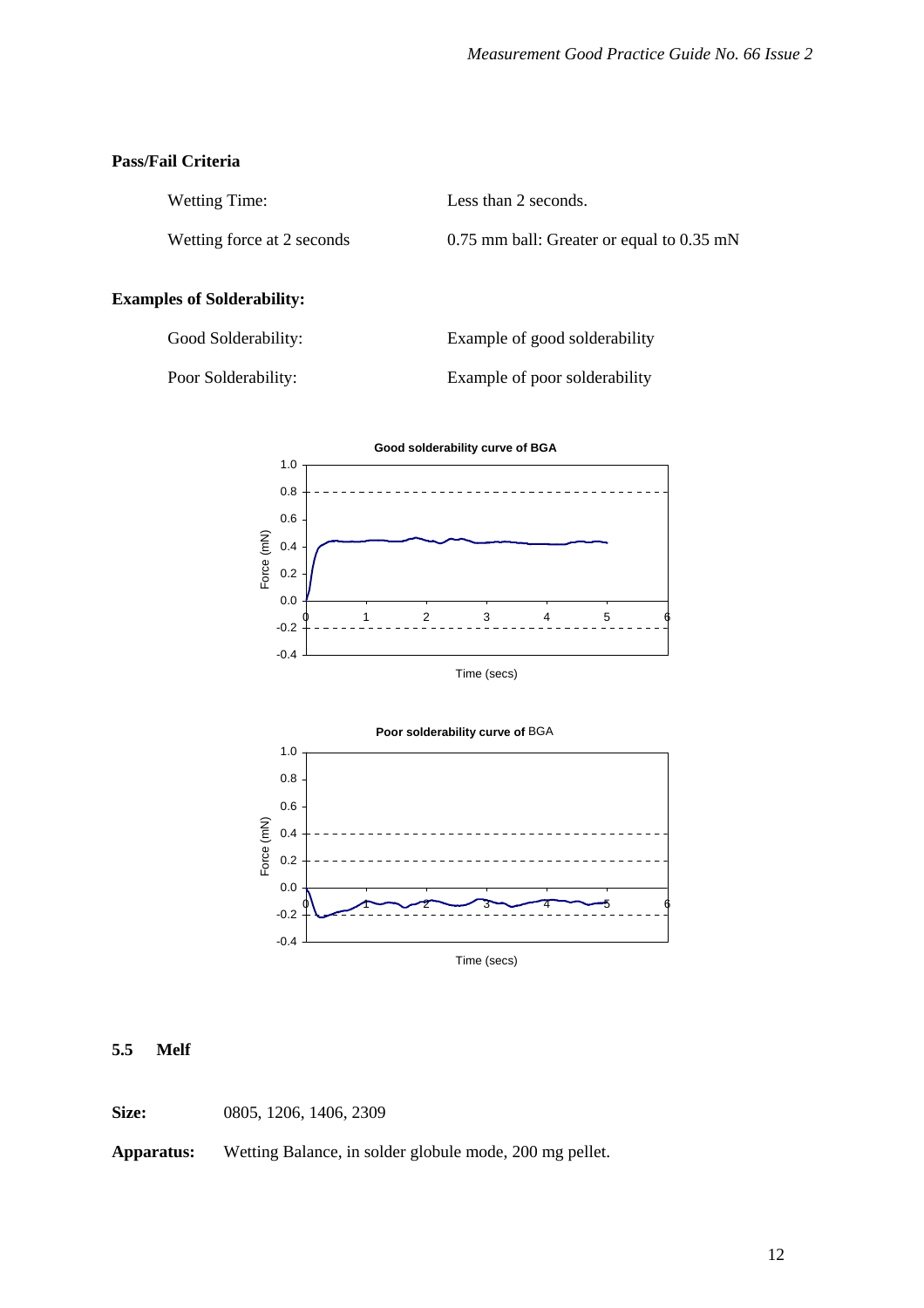# **Schematic view of component:**



#### **Test Conditions:**

| Component preconditioning:          | None, test on as received components.                                                                                                                                                                                |
|-------------------------------------|----------------------------------------------------------------------------------------------------------------------------------------------------------------------------------------------------------------------|
| <b>Special Preparation:</b>         | None.                                                                                                                                                                                                                |
| Test termination number:            | One termination per component.                                                                                                                                                                                       |
| Solder Alloy:                       | $Sn/Pb$ 60/40 (according to ISO 9453).<br>SnAgCu 95.5/3.8/0.7 (according to EN 29453).                                                                                                                               |
| Flux for the Component Termination: | Rosin based, 0.5 % activated flux (according to IEC<br>$68-2-20$ ).                                                                                                                                                  |
| Solder Temperature:                 | 235 <sup>o</sup> C $\pm$ 3 <sup>o</sup> C for SnPb solder alloys, for lead-free<br>alloys with a melting point equal to or greater than<br>215 <sup>o</sup> C, a superheat temperature of $+40\,^{\circ}$ C is used. |
| <b>Immersion Speed:</b>             | $1.0$ mm/s                                                                                                                                                                                                           |
| Duration of Immersion:              | 5 seconds                                                                                                                                                                                                            |
| <b>Immersion Depth Termination:</b> | $0.25$ mm                                                                                                                                                                                                            |
| Preheat:                            | No preheat.                                                                                                                                                                                                          |

Component Position above Solder Globule:

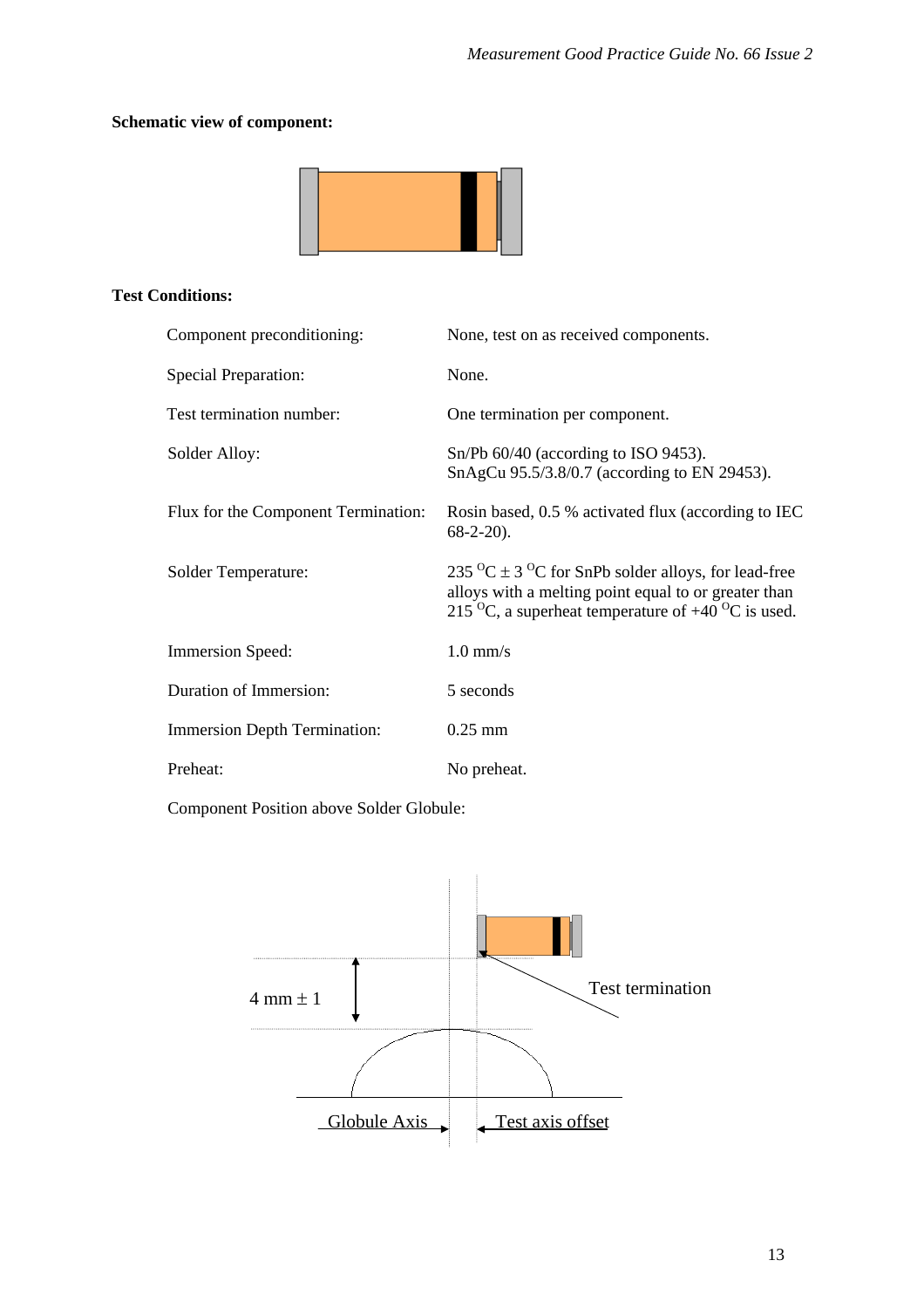#### **Pass/Fail Criteria:**

Wetting Time: Less than 2 seconds.

Wetting Force at 2 seconds: 1406: Greater or equal to 0.3 mN

#### **Examples of Solderability:**

Good Solderability: Example of good solderability

Poor Solderability: Example of poor solderability



Time (secs)

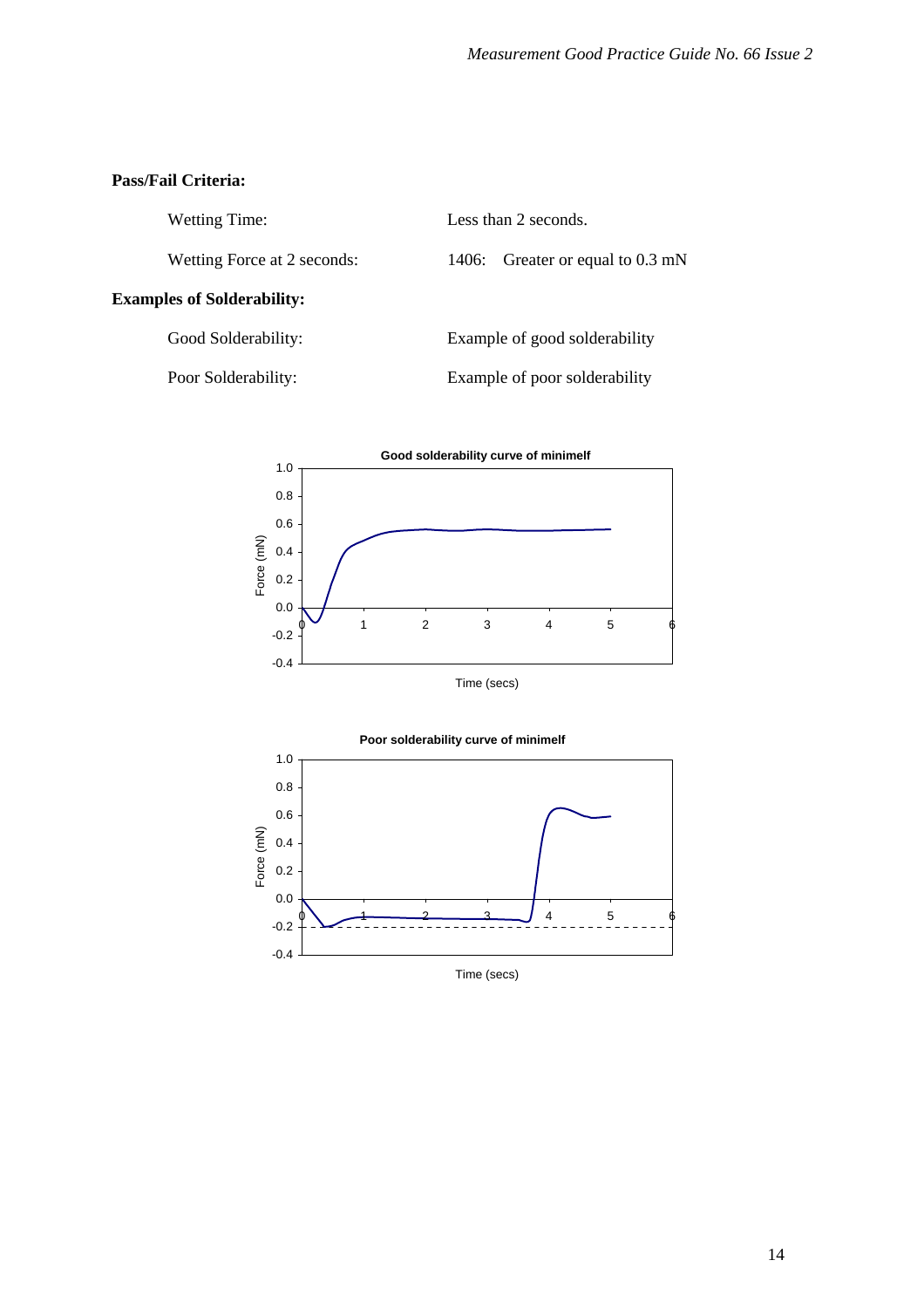# <span id="page-18-0"></span>**5.6 PLCC**

**Size:** For all multi-pin devices.

**Apparatus:** Wetting Balance, in solder globule mode, 200mg pellet.

#### **Schematic view of component:**



## **Test Conditions:**

| Component preconditioning:          | None, test on as received components.                                                                                                                                                                                                                                                                         |
|-------------------------------------|---------------------------------------------------------------------------------------------------------------------------------------------------------------------------------------------------------------------------------------------------------------------------------------------------------------|
| <b>Special Preparation:</b>         | Some terminations need to be removed to allow<br>adequate space between the leads to be tested. This<br>must be done at regular intervals as this is a step and<br>repeat test. For PLCC 32s and 44s remove every<br>other pin, for PLCC 68s and 84s remove two pins<br>and leave one, repeat along one side. |
| Test termination number:            | Typically 5 terminations per component, test 2<br>components.                                                                                                                                                                                                                                                 |
| Solder Alloy:                       | $Sn/Pb$ 60/40 (according to ISO 9453).<br>SnAgCu 95.5/3.8/0.7 (according to EN 29453).                                                                                                                                                                                                                        |
| Flux for the Component Termination: | Rosin based, 0.5 % activated flux (according to IEC<br>$68-2-20$ ).                                                                                                                                                                                                                                           |
| Solder Temperature:                 | 235 <sup>o</sup> C $\pm$ 3 <sup>o</sup> C for SnPb solder alloys, for lead-free<br>alloys with a melting point equal to or greater than<br>215 <sup>o</sup> C, a superheat temperature of $+40$ <sup>o</sup> C is used.                                                                                       |
| <b>Immersion Speed:</b>             | $1.0$ mm/s                                                                                                                                                                                                                                                                                                    |
| Duration of Immersion:              | 5 seconds                                                                                                                                                                                                                                                                                                     |
| <b>Immersion Depth Termination:</b> | $0.1$ mm                                                                                                                                                                                                                                                                                                      |
| Preheat:                            | No preheat.                                                                                                                                                                                                                                                                                                   |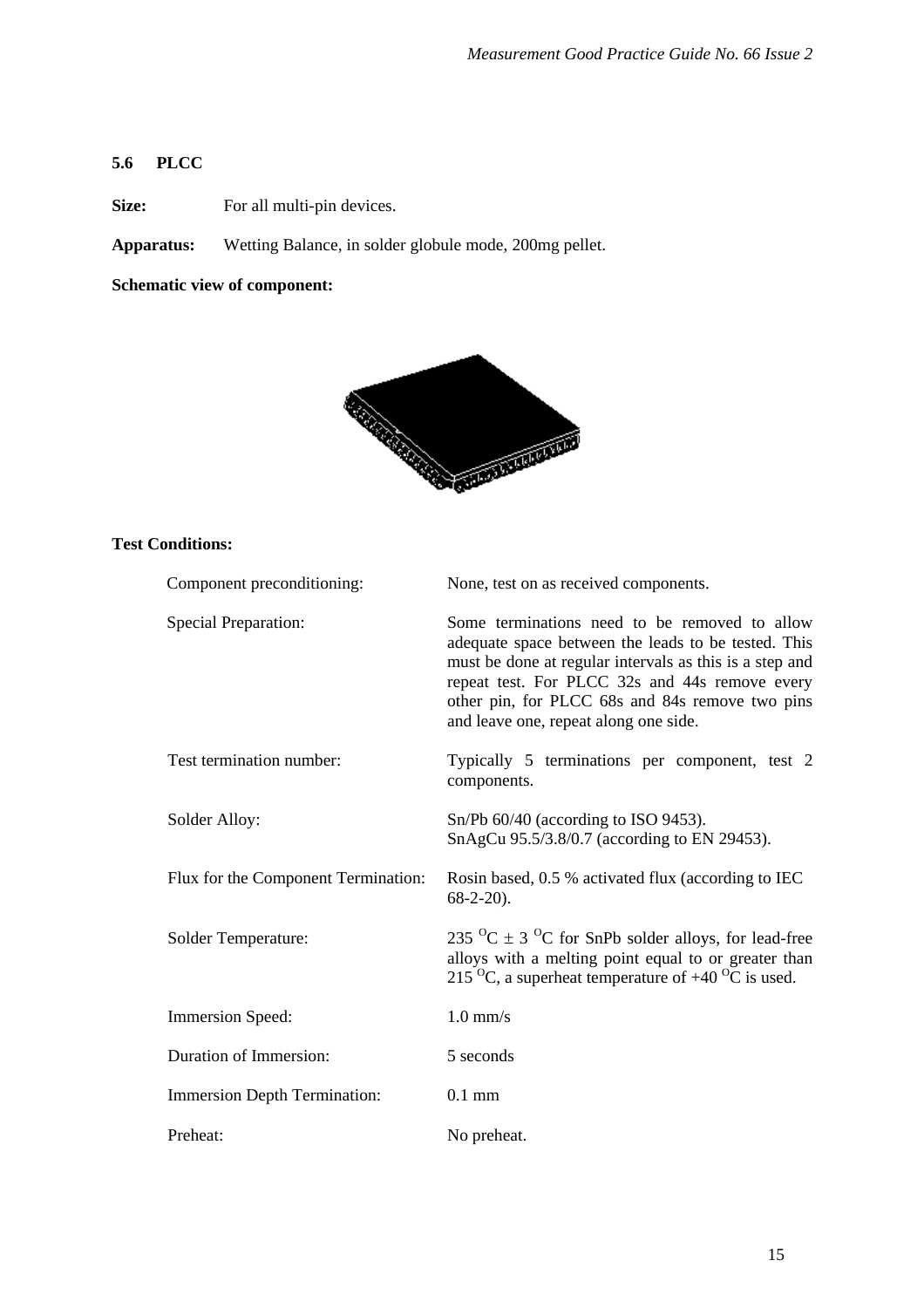

Component Position above Solder Globule:

### **Pass/Fail Criteria:**

Wetting Time: Less than 2 seconds. Wetting Force at 2 seconds: The force is very dependent on lead design and the

upward extension from the bend of the lead.

# **Examples of Solderability:**

| Good Solderability: | Example of good solderability |
|---------------------|-------------------------------|
| Poor Solderability: | Example of poor solderability |

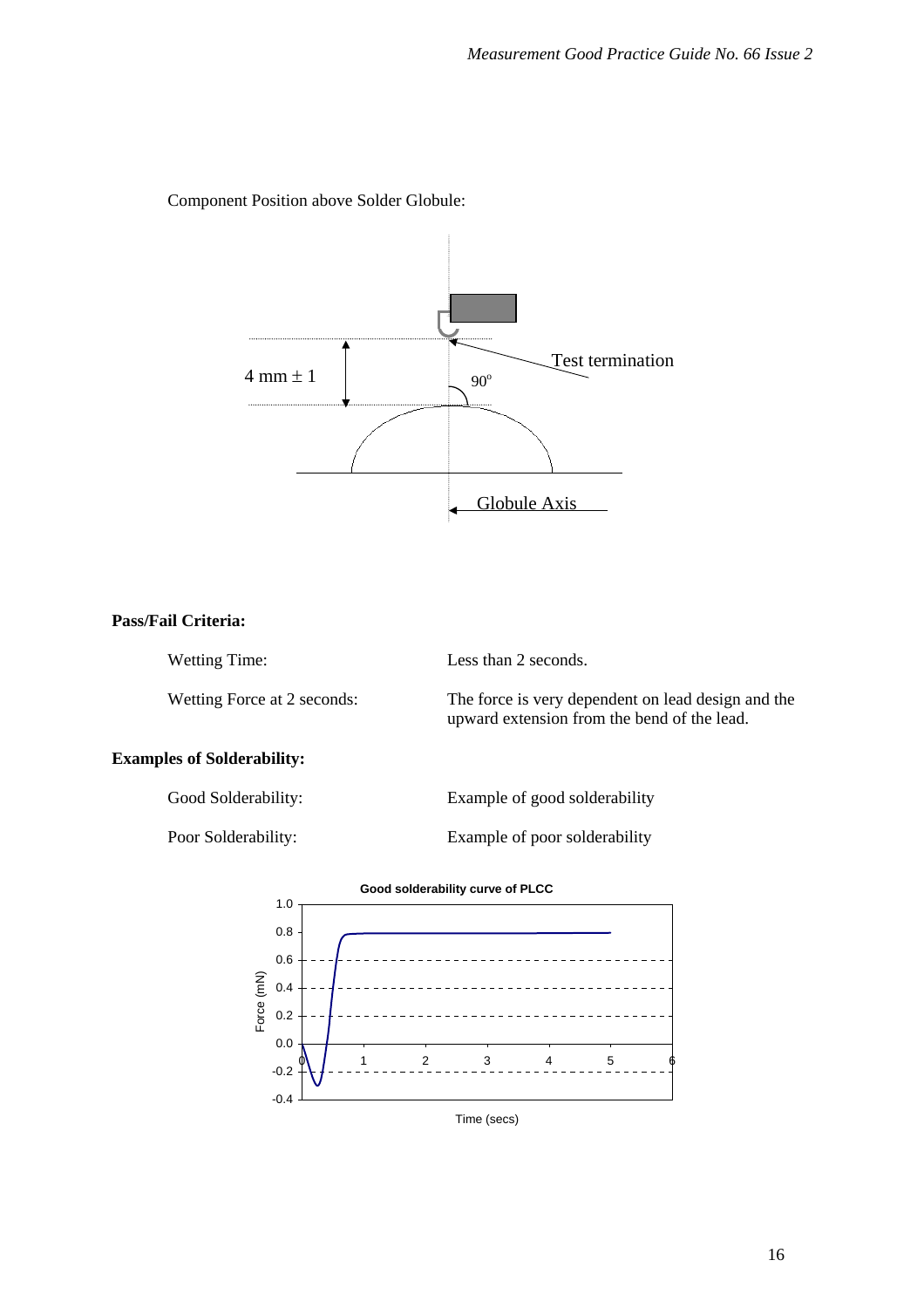<span id="page-20-0"></span>

#### **5.7 QFP**

**Size:** For all multi-pin devices.

**Apparatus:** Wetting Balance, in solder globule mode, 200mg pellet.

## **Schematic view of component:**



## **Test Conditions:**

| Component preconditioning:  | None, test on as received components.                                                                                                                                                                                                             |
|-----------------------------|---------------------------------------------------------------------------------------------------------------------------------------------------------------------------------------------------------------------------------------------------|
| <b>Special Preparation:</b> | As the leads are close together, a number are bent back at<br>regular intervals to allow adequate space for solderabilty<br>testing. The spacing between leads must be regular as testing<br>is carried out in the step and repeat mode for QFPs. |
| Test termination number:    | Typically 5 terminations per component, test 2 componnets                                                                                                                                                                                         |
| Solder Alloy:               | $Sn/Pb$ 60/40 (according to ISO 9453).<br>SnAgCu 95.5/3.8/0.7 (according to EN 29453).                                                                                                                                                            |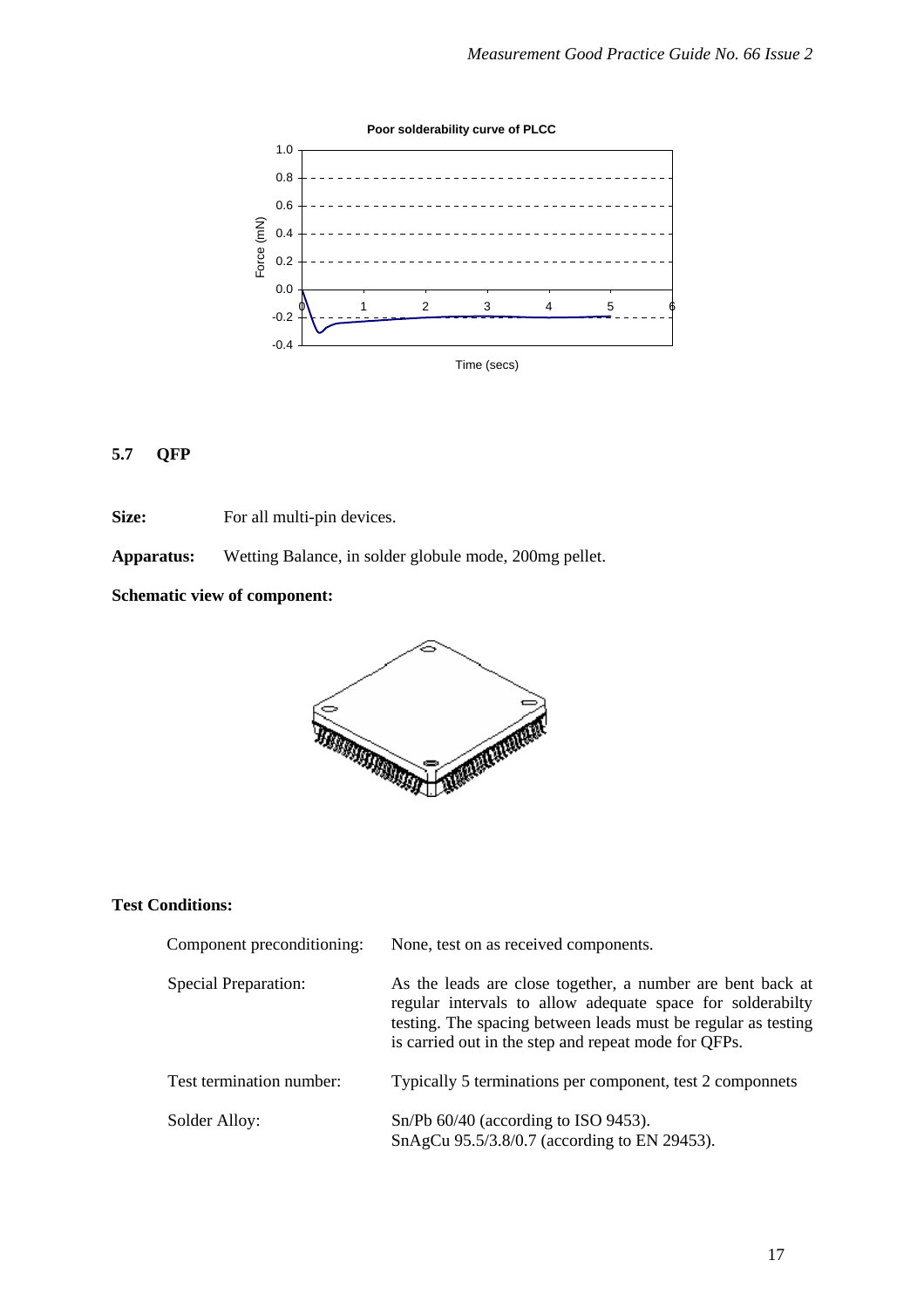| Flux for the Component Termination: | Rosin based, 0.5 % activated flux (according to IEC<br>$68-2-20$ ).                                                                                                                                                  |
|-------------------------------------|----------------------------------------------------------------------------------------------------------------------------------------------------------------------------------------------------------------------|
| Solder Temperature:                 | 235 <sup>o</sup> C $\pm$ 3 <sup>o</sup> C for SnPb solder alloys, for lead-free<br>alloys with a melting point equal to or greater than<br>215 <sup>o</sup> C, a superheat temperature of $+40\,^{\circ}$ C is used. |
| <b>Immersion Speed:</b>             | $1.0$ mm/s                                                                                                                                                                                                           |
| Duration of Immersion:              | 5 seconds                                                                                                                                                                                                            |
| <b>Immersion Depth Termination:</b> | $0.2 \text{ mm}$                                                                                                                                                                                                     |
| Preheat:                            | No preheat.                                                                                                                                                                                                          |

Component Position above Solder Globule:



#### **Pass/Fail Criteria:**

| <b>Wetting Time:</b>              | Less than 2 seconds.                                          |
|-----------------------------------|---------------------------------------------------------------|
| Wetting Force at 2 seconds:       | Greater or equal to $0.2$ mN/mm (perimeter of<br>termination) |
| <b>Examples of Solderability:</b> |                                                               |
| Good Solderability:               | Example of good solderability                                 |
| Poor Solderability:               | Example of poor solderability                                 |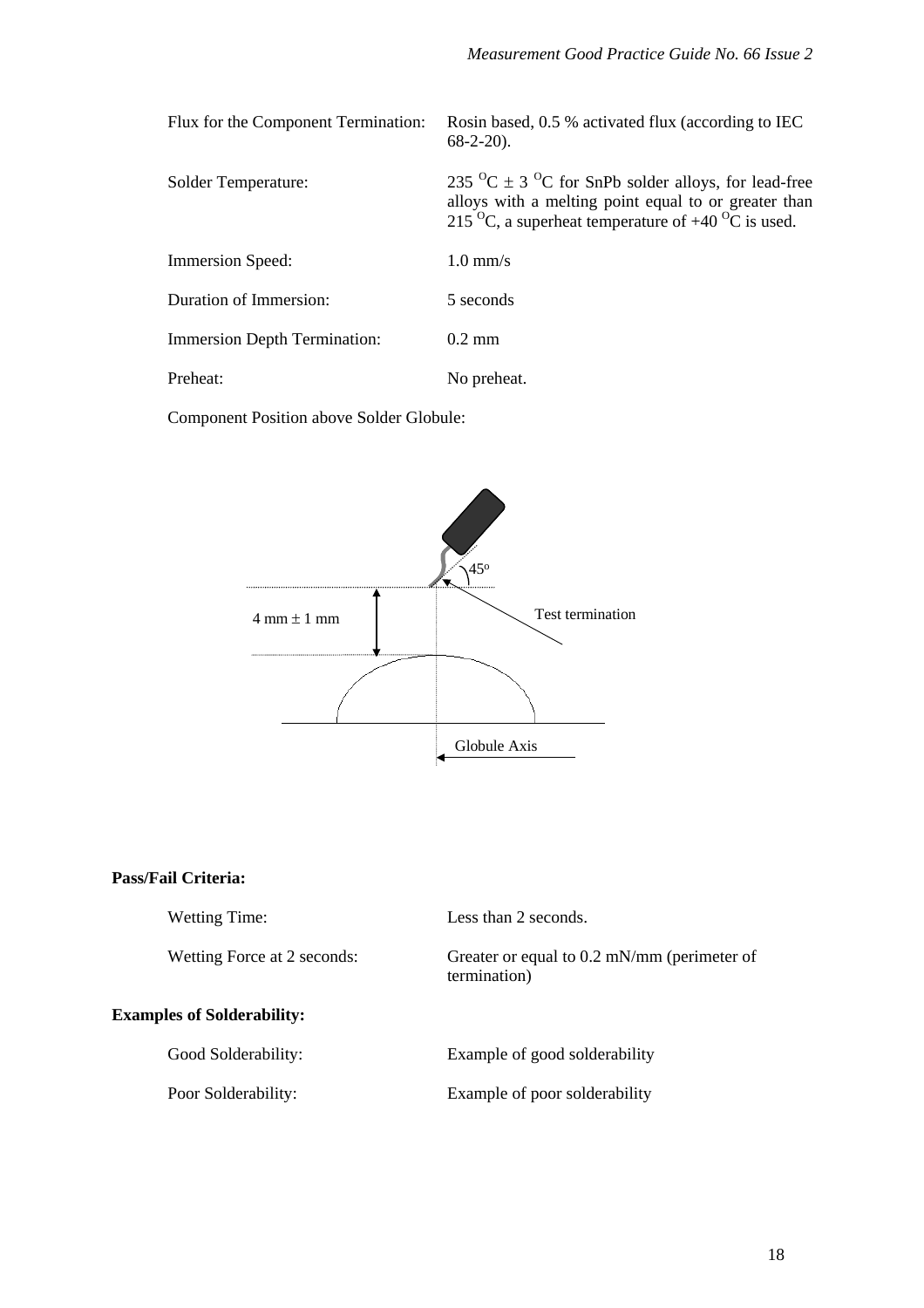<span id="page-22-0"></span>

#### **5.8 Chip Resistor**

**Size:** 0402, 0603, 0805, 1206.

**Apparatus:** Wetting Balance, in solder globule mode, 25mg pellet for 0402s and 0603s, 200mg pellet for 0805s, 1206s.

#### **Schematic view of component:**

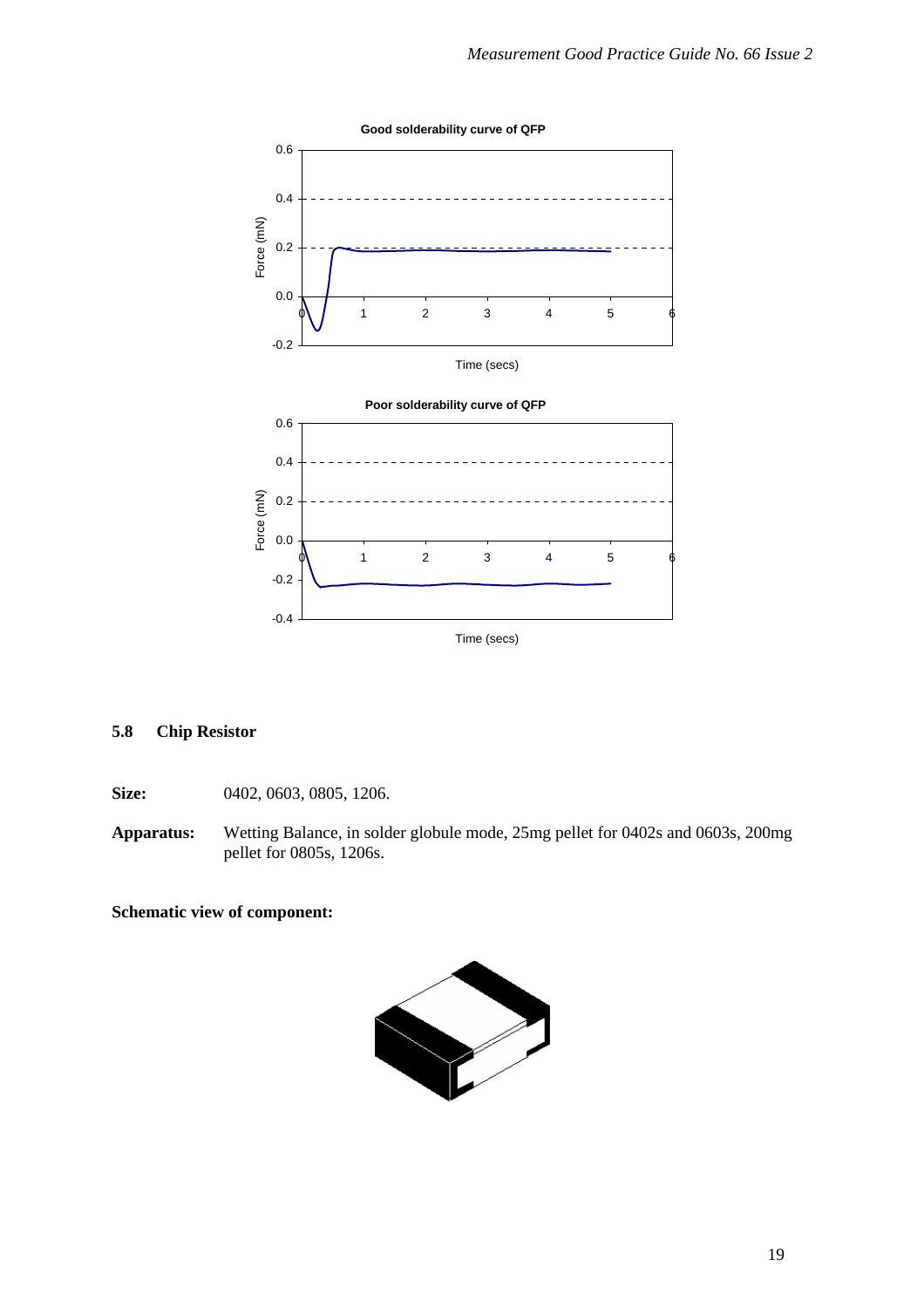#### **Test Conditions:**

| Component preconditioning:          | None, test on as received components.                                                                                                                                                                           |
|-------------------------------------|-----------------------------------------------------------------------------------------------------------------------------------------------------------------------------------------------------------------|
| <b>Special Preparation:</b>         | None.                                                                                                                                                                                                           |
| Test termination number:            | One termination per component.                                                                                                                                                                                  |
| Solder Alloy:                       | Sn/Pb 60/40 (according to ISO 9453).<br>SnAgCu 95.5/3.8/0.7 (according to EN 29453).                                                                                                                            |
| Flux for the Component Termination: | Rosin based, 0.5 % activated flux (according to IEC<br>$68-2-20$ ).                                                                                                                                             |
| Solder Temperature:                 | 235 $^{\circ}$ C ± 3 $^{\circ}$ C for SnPb solder alloys, for lead-free<br>alloys with a melting point equal to or greater than<br>215 <sup>o</sup> C, a superheat temperature of $+40$ <sup>o</sup> C is used. |
| Immersion Speed:                    | $1.0 \text{ mm/s}$                                                                                                                                                                                              |
| Duration of Immersion:              | 5 seconds                                                                                                                                                                                                       |
| <b>Immersion Depth Termination:</b> | $0.1$ mm                                                                                                                                                                                                        |
| Preheat:                            | No preheat.                                                                                                                                                                                                     |

Component Position above Solder Globule:



#### **Pass/Fail Criteria**

| <b>Wetting Time:</b>       | Less than 2 seconds.              |
|----------------------------|-----------------------------------|
| Wetting force at 2 seconds | 0402: Greater or equal to 0.03 mN |
|                            | 0603: Greater or equal to 0.10 mN |
|                            | 0805: Greater or equal to 0.15 mN |
|                            | 1206: Greater or equal to 0.20 mN |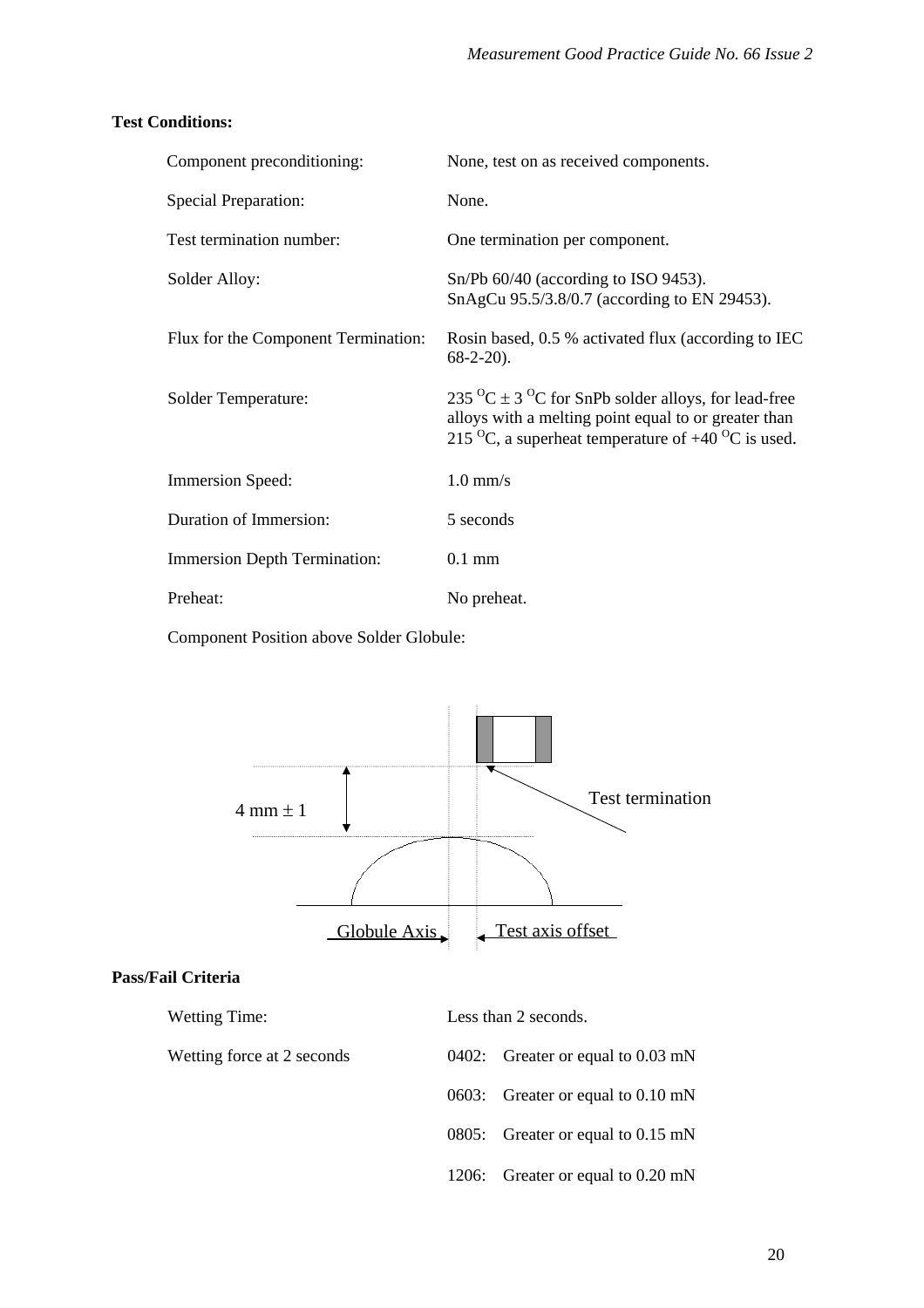#### <span id="page-24-0"></span>**Examples of Solderability:**

Good Solderability: Example of good solderability Poor Solderability: Example of poor solderability





#### **5.9 Wire**

- **Size:** 0.8, 0.9, 1.0, 1.2, 1.6 mm in diameter
- **Apparatus:** Wetting Balance, in the solder bath mode. A 200 mg solder alloy pellet is desirable for use in the solder globule mode when testing copper wire with copper containing lead-free alloys. This is to avoid contamination of the solder bath from copper dissolution.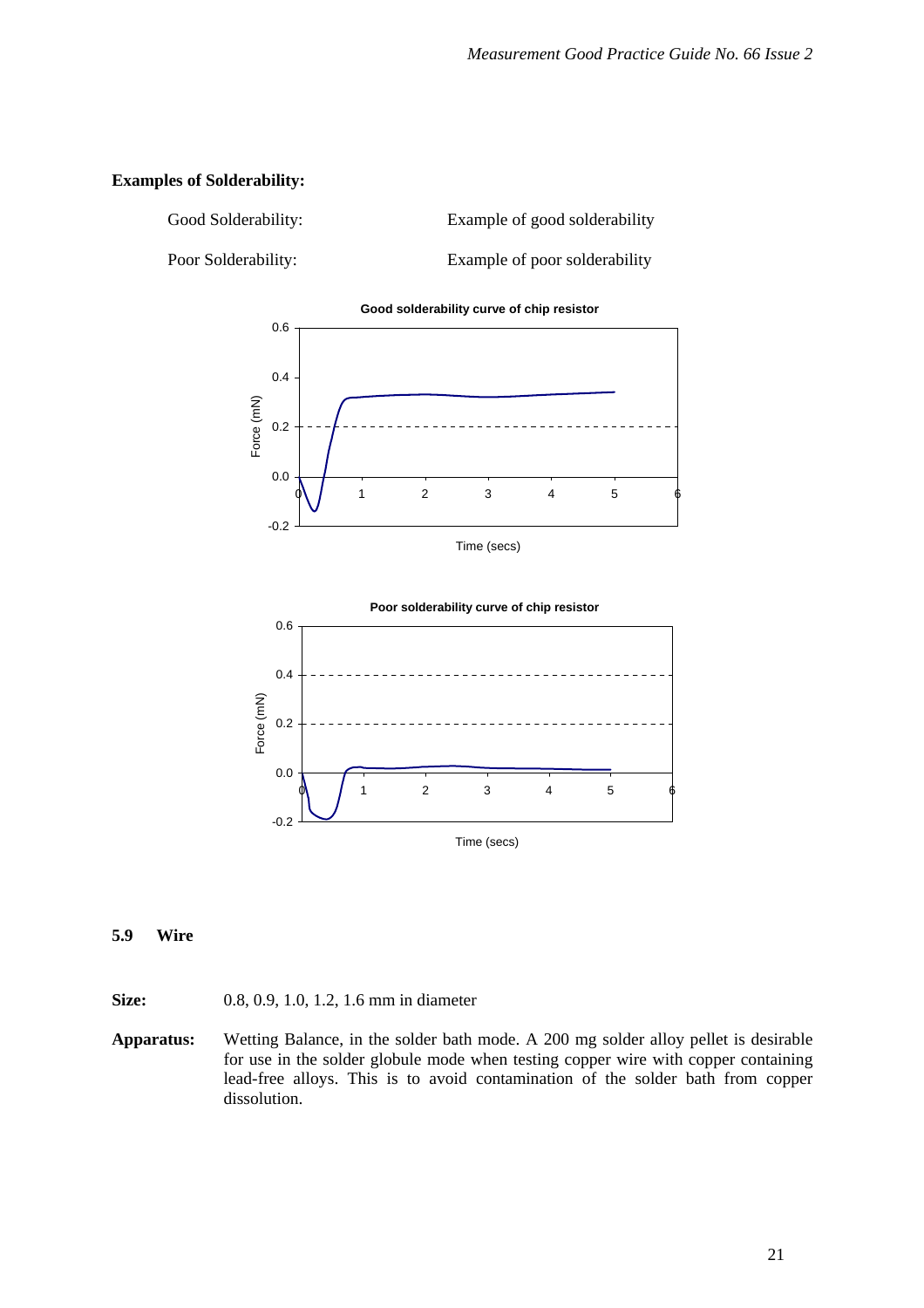# **Schematic view of component:**



## **Test Conditions:**

| Component preconditioning:          | None, test on as received components.                                                                                                                                                                           |
|-------------------------------------|-----------------------------------------------------------------------------------------------------------------------------------------------------------------------------------------------------------------|
| <b>Special Preparation:</b>         | None, although it may be preferable to clip the wire<br>from the component body                                                                                                                                 |
| Test termination number:            | One termination per component.                                                                                                                                                                                  |
| Solder Alloy:                       | $Sn/Pb$ 60/40 (according to ISO 9453).<br>SnAgCu 95.5/3.8/0.7 (according to EN 29453).                                                                                                                          |
| Flux for the Component Termination: | Rosin based, 0.5 % activated flux (according to IEC<br>$68-2-20$ ).                                                                                                                                             |
| Solder Temperature:                 | 235 $^{\circ}$ C ± 3 $^{\circ}$ C for SnPb solder alloys, for lead-free<br>alloys with a melting point equal to or greater than<br>215 <sup>o</sup> C, a superheat temperature of $+40$ <sup>o</sup> C is used. |
| <b>Immersion Speed:</b>             | 20 mm/s when using a solder bath, 1 mm/s when<br>using a solder globule                                                                                                                                         |
| Duration of Immersion:              | 10 seconds                                                                                                                                                                                                      |
| <b>Immersion Depth Termination:</b> | 4.0 mm when using a solder bath for all wire<br>diameters, 0.5mm when using a solder globule, 1.0<br>mm when using a solder globule and the wire has a<br>diameter of 1.6 mm.                                   |
| Preheat:                            | No preheat.                                                                                                                                                                                                     |

Component Position above Solder Globule:

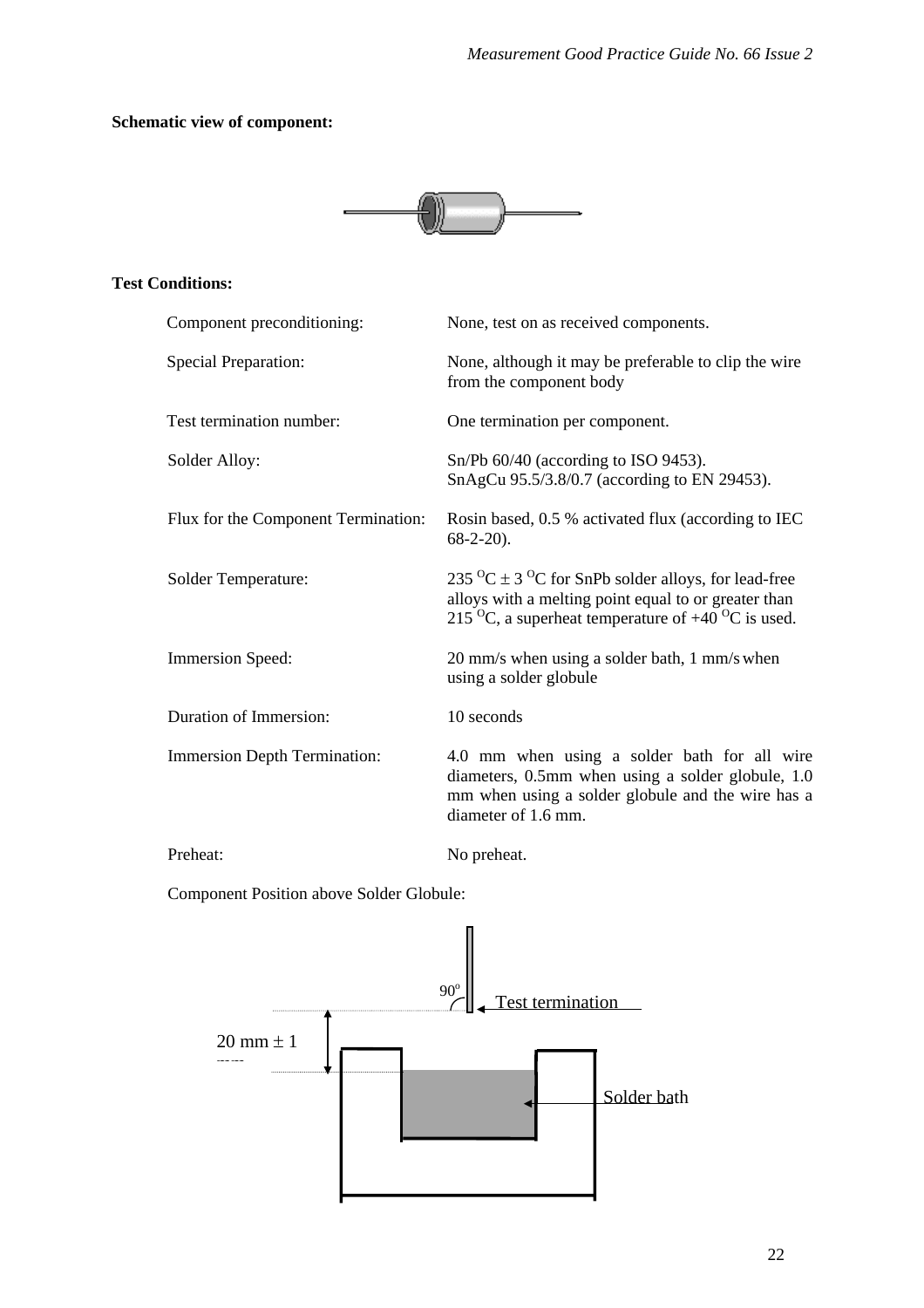#### **Pass/Fail Criteria:**

.

| Wetting Time:                     | Less than 2 seconds.                                          |
|-----------------------------------|---------------------------------------------------------------|
| Wetting Force at 2 seconds:       | Greater or equal to $0.2$ mN/mm (perimeter of<br>termination) |
| <b>Examples of Solderability:</b> |                                                               |

| Good Solderability: | Example of good solderability |
|---------------------|-------------------------------|
| Poor Solderability: | Example of poor solderability |



Time (secs)

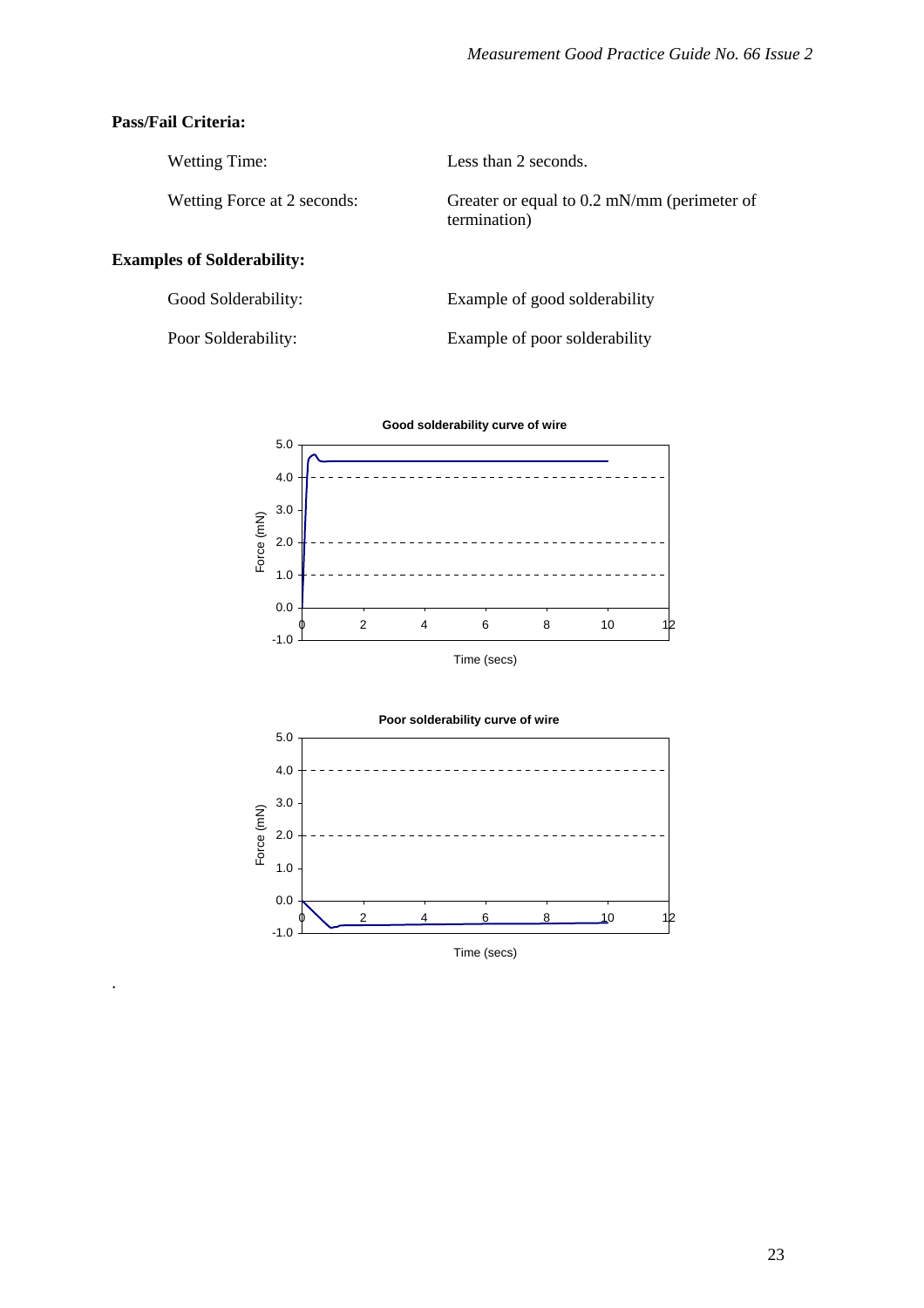#### <span id="page-27-0"></span>**5.10 SOIC**

**Size: SOIC14, SOIC28** 

**Apparatus:** Wetting Balance, in the solder globule mode. A 200 mg pellet.

### **Schematic view of component:**



## **Test Conditions:**

| Component preconditioning:          | None, test on as received components.                                                                                                                                                                                                                 |
|-------------------------------------|-------------------------------------------------------------------------------------------------------------------------------------------------------------------------------------------------------------------------------------------------------|
| <b>Special Preparation:</b>         | As the leads are close together, a number are bent<br>back at regular intervals to allow adequate space for<br>solderabilty testing. The spacing between leads must<br>be regular as testing is carried out in the step and<br>repeat mode for SOICs. |
| Test termination number:            | Typically 3 terminations per component, test 4<br>componnets                                                                                                                                                                                          |
| Solder Alloy:                       | $Sn/Pb$ 60/40 (according to ISO 9453).<br>SnAgCu 95.5/3.8/0.7 (according to EN 29453).                                                                                                                                                                |
| Flux for the Component Termination: | Rosin based, 0.5 % activated flux (according to IEC<br>$68-2-20$ ).                                                                                                                                                                                   |
| Solder Temperature:                 | 235 <sup>o</sup> C $\pm$ 3 <sup>o</sup> C for SnPb solder alloys, for lead-free<br>alloys with a melting point equal to or greater than<br>215 <sup>o</sup> C, a superheat temperature of $+40$ <sup>o</sup> C is used.                               |
| <b>Immersion Speed:</b>             | $1.0$ mm/s                                                                                                                                                                                                                                            |
| Duration of Immersion:              | 5 seconds                                                                                                                                                                                                                                             |
| <b>Immersion Depth Termination:</b> | $0.2$ mm                                                                                                                                                                                                                                              |
| Preheat:                            | No preheat.                                                                                                                                                                                                                                           |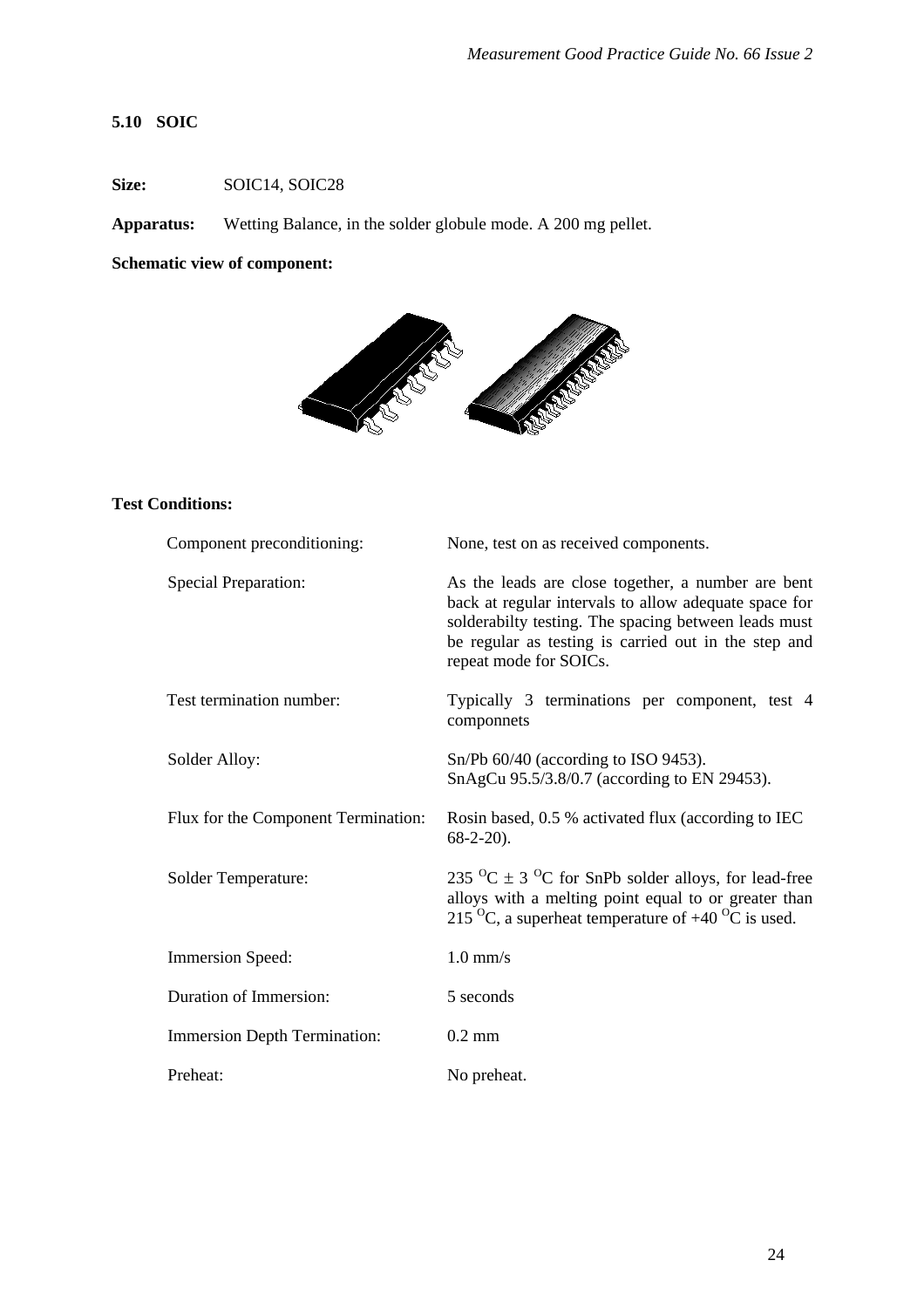Component Position above Solder Globule:



#### **Pass/Fail Criteria:**

Wetting Time: Less than 2 seconds. Wetting Force at 2 seconds: Greater or equal to 0.2 mN/mm (perimeter of termination)

#### **Examples of Solderability:**

Good Solderability: Example of good solderability

Poor Solderability: Example of poor solderability

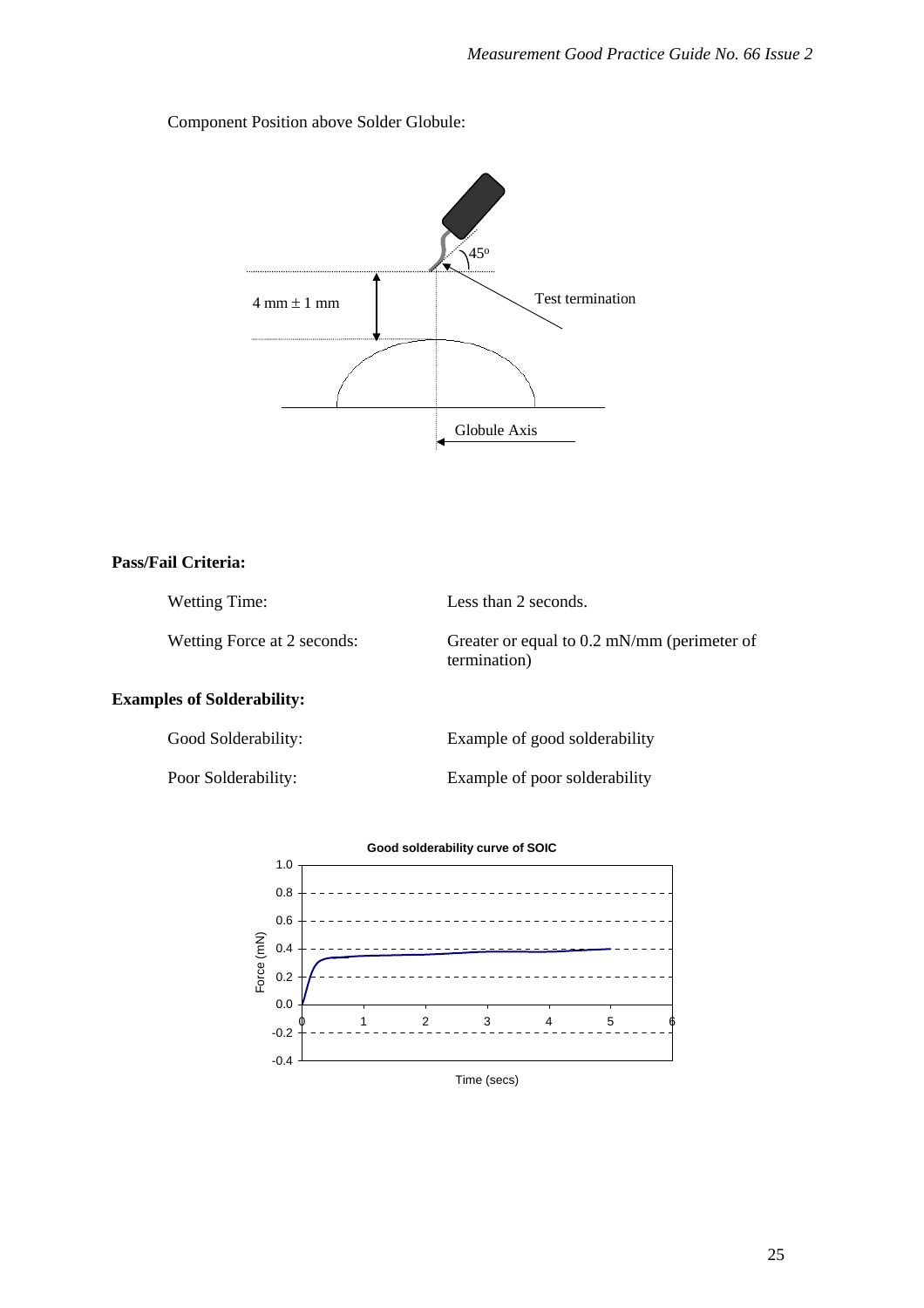<span id="page-29-0"></span>

## **5.11 SOT**

**Size:** SOT23

**Apparatus:** Wetting Balance, in the solder globule mode. A 25 mg pellet.

**Schematic view of component:** 



#### **Test Conditions:**

| Component preconditioning:          | None, test on as received components.                                                                                                                                                                                      |
|-------------------------------------|----------------------------------------------------------------------------------------------------------------------------------------------------------------------------------------------------------------------------|
| Special Preparation:                | None, test on as received component.                                                                                                                                                                                       |
| Test termination number:            | One termination per componnet                                                                                                                                                                                              |
| Solder Alloy:                       | $Sn/Pb$ 60/40 (according to ISO 9453).<br>SnAgCu 95.5/3.8/0.7 (according to EN 29453).                                                                                                                                     |
| Flux for the Component Termination: | Rosin based, 0.5 % activated flux (according to IEC<br>$68-2-20$ ).                                                                                                                                                        |
| Solder Temperature:                 | 235 <sup>o</sup> C $\pm$ 3 <sup>o</sup> C for SnPb solder alloys, for lead-free<br>alloys with a melting point equal to or greater than<br>215 <sup>o</sup> C, a superheat temperature of $+40$ <sup>o</sup> C is<br>used. |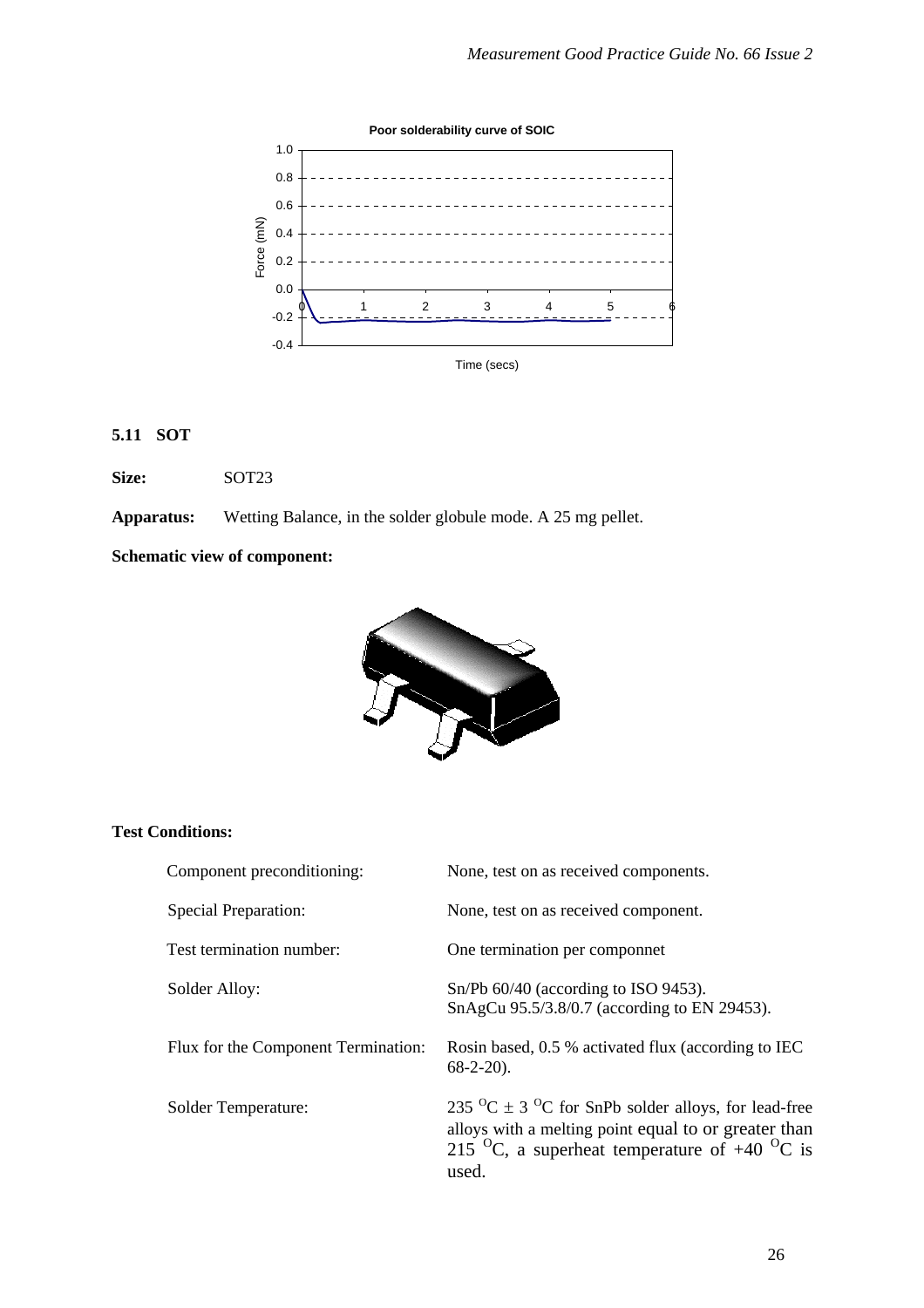| <b>Immersion Speed:</b>             | $1.0 \text{ mm/s}$ |
|-------------------------------------|--------------------|
| Duration of Immersion:              | 5 seconds          |
| <b>Immersion Depth Termination:</b> | $0.1 \text{ mm}$   |
| Preheat:                            | No preheat.        |

Component Position above Solder Globule:



#### **Pass/Fail Criteria:**

| <b>Wetting Time:</b>              | Less than 2 seconds.                                        |
|-----------------------------------|-------------------------------------------------------------|
| Wetting Force at 2 seconds:       | Greater or equal to 0.2 mN/mm (perimeter of<br>termination) |
| <b>Examples of Solderability:</b> |                                                             |
| Good Solderability:               | Example of good solderability                               |
| Poor Solderability:               | Example of poor solderability                               |
|                                   |                                                             |